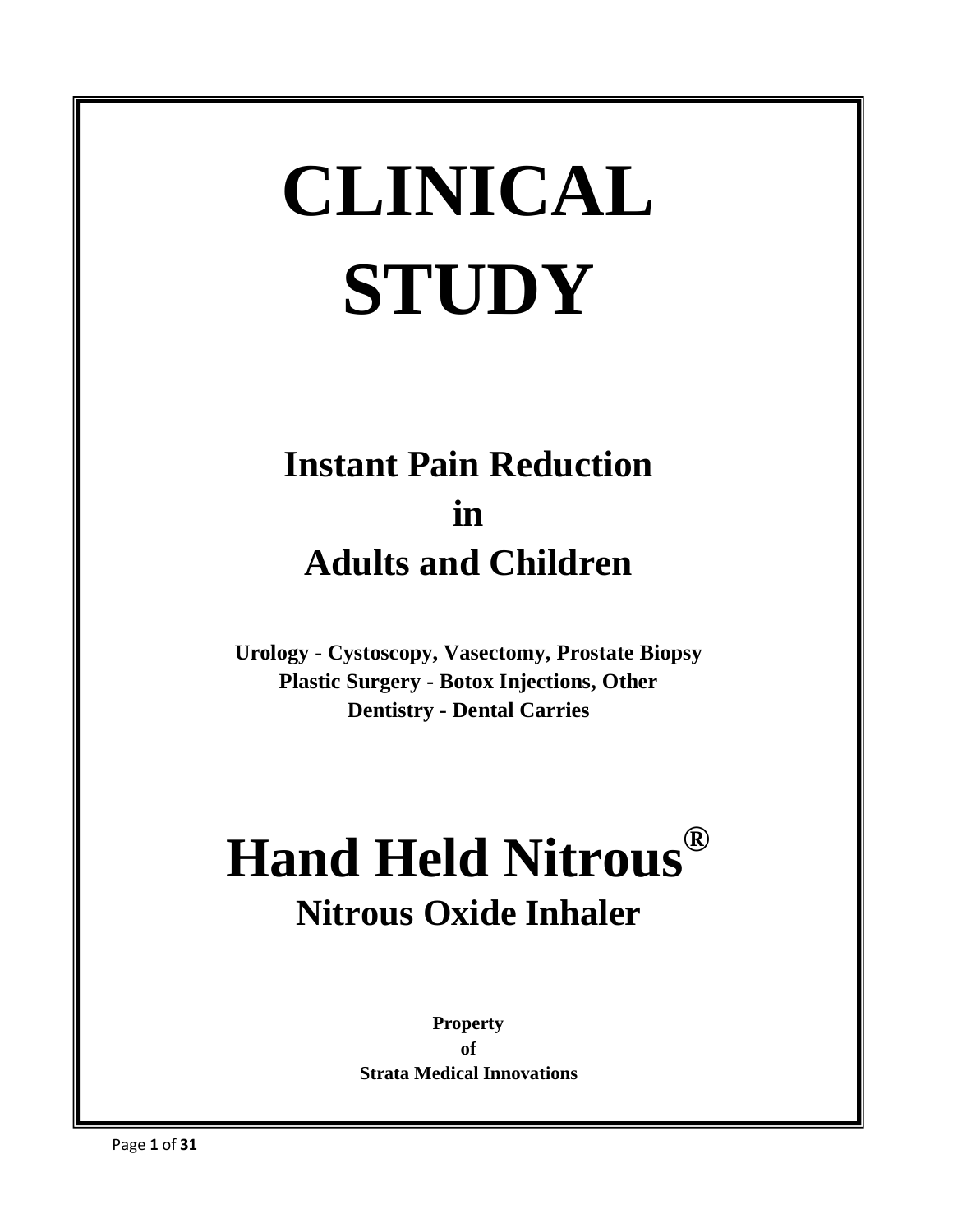### **Table of Contents**

| <b>SECTION</b>                  | <b>PAGE</b>    |
|---------------------------------|----------------|
| <b>PURPOSE</b>                  | 3              |
| <b>INTENDED USE</b>             | 4              |
| <b>METHODS</b>                  | 5              |
| Device                          | 5              |
| <b>Physician Recruitment</b>    | 5              |
| <b>Patient Selection</b>        | 6              |
| <b>IRB Approval</b>             | 6              |
| <b>GCP Statement</b>            | 6              |
| <b>Calibration of Equipment</b> | 6              |
| Who Administrated the Gas       | 6              |
| <b>Analgesia Sedation Depth</b> | 6              |
| <b>Gas Concentration</b>        | $\overline{7}$ |
| Pre Post Procedure Pain         | 8              |
| Recovery from Analgesia         | 8              |
| Complications                   | 8              |
| <b>Pre Procedure Interview</b>  | 8              |
| <b>Post Procedure Interview</b> | $\mathsf 9$    |
| <b>STATISTICAL ANALYSIS</b>     | 10             |
| <b>RESULTS</b>                  | 11             |
| <b>DISCUSSION</b>               | 24             |
| <b>EFFICACY</b>                 | 25             |
| <b>SAFETY</b>                   | 26             |
| <b>RISK BENEFIT ANALYSIS</b>    | 28             |
| <b>LIMITATIONS</b>              | 29             |
| <b>CONCLUSIONS</b>              | 30             |
| <b>REFERENCES</b>               | 31             |
|                                 |                |

#### **Figures and Tables Page**

| Figure 1 | <b>Patient Recruitment Flow Chart</b>             | 11 |
|----------|---------------------------------------------------|----|
| Table 1  | Level of Sedation                                 |    |
| Table 2  | <b>Subject Demographics</b>                       | 12 |
| Table 3  | <b>Clinical Results</b>                           | 13 |
| Table 4  | <b>Complications Observed on Total Population</b> | 15 |
| Table 5  | <b>Between Group Comparison</b>                   | 15 |
| Table 6  | Notable Events/Comments in Total Population       | 16 |
| Table 7  | <b>Two Doses Given</b>                            | 20 |
|          |                                                   |    |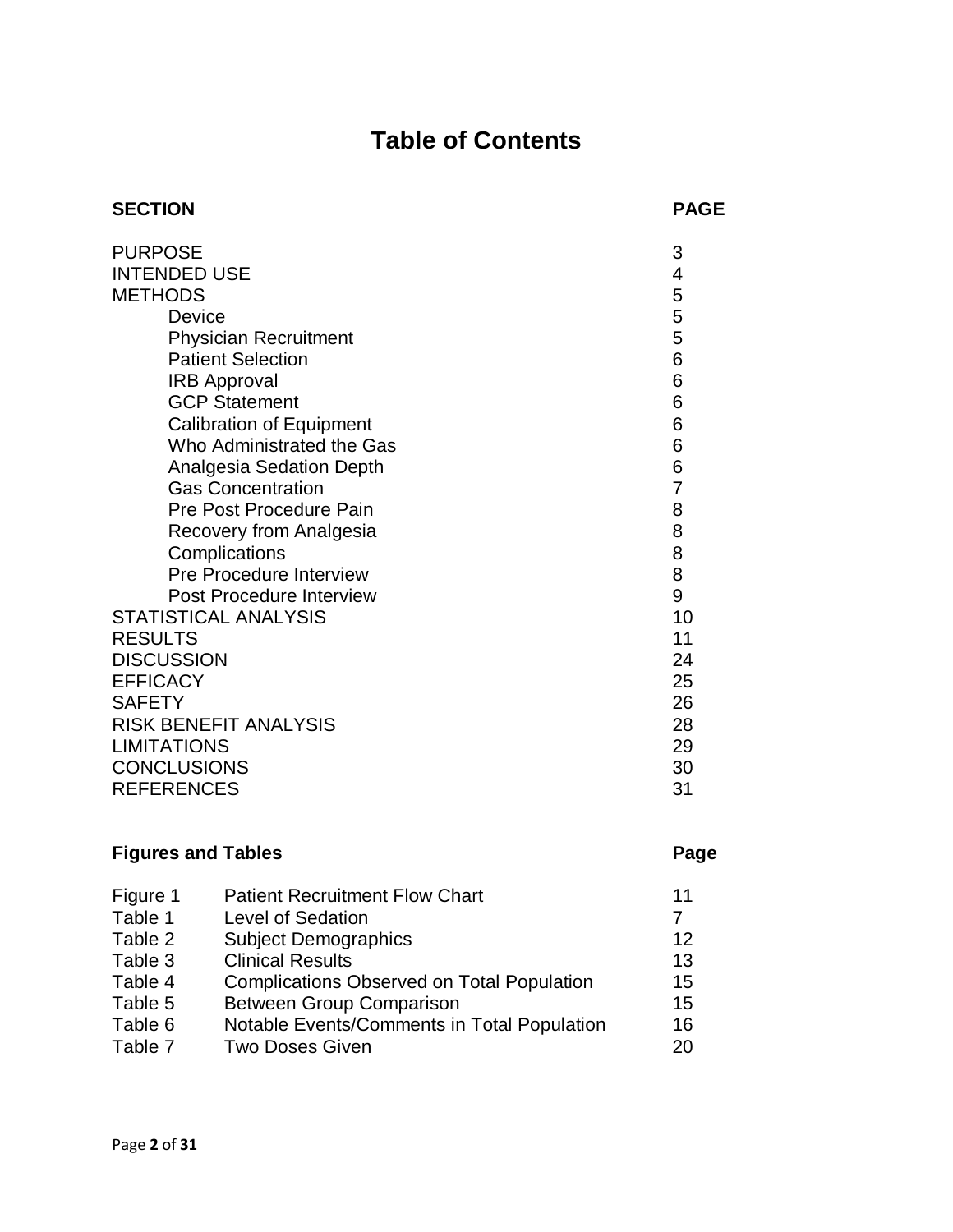#### **PURPOSE:**

The purpose of this study is to evaluate the safety and effectiveness of the Hand Held Nitrous<sup>®</sup>.

Hand Held Nitrous® is a nitrous oxide inhaler designed to create instant pain and anxiety reduction in patients undergoing painful or uncomfortable medical office procedures in adults and children. The inhaler delivers a limited 120 seconds of gas.

The graph below shows the percent nitrous oxide delivered to patients using the two dosing configurations: adults (closed) and children (open).

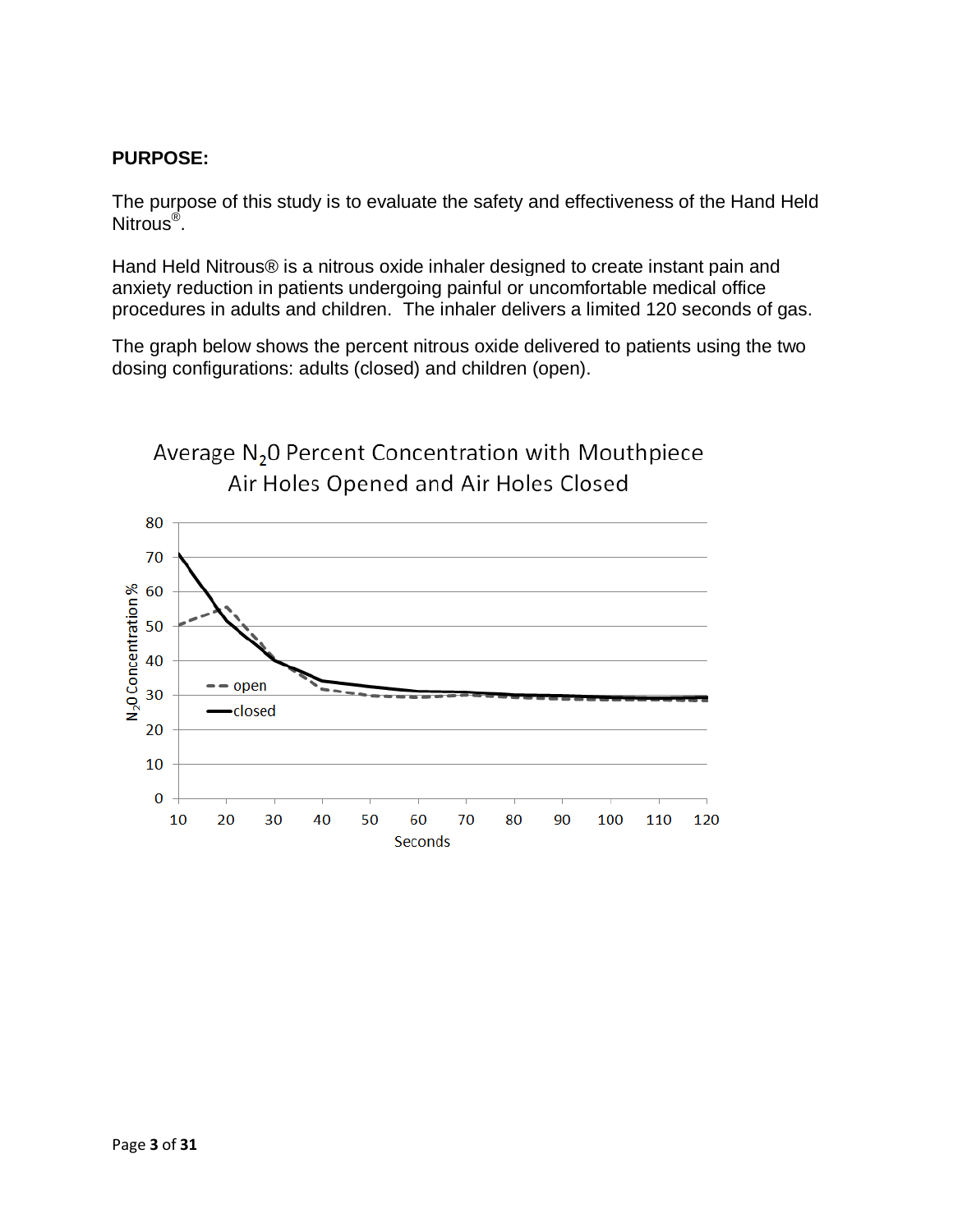#### **INTENDED USE:**

Hand Held Nitrous® is intended to create short term analgesia and anxiety reduction by delivering a limited 16 grams of nitrous oxide  $(N_20)$  over a total of 120 seconds of inhalation time. The effects last approximately five (5) minutes. Not for use for patients under three years of age or if you are pregnant.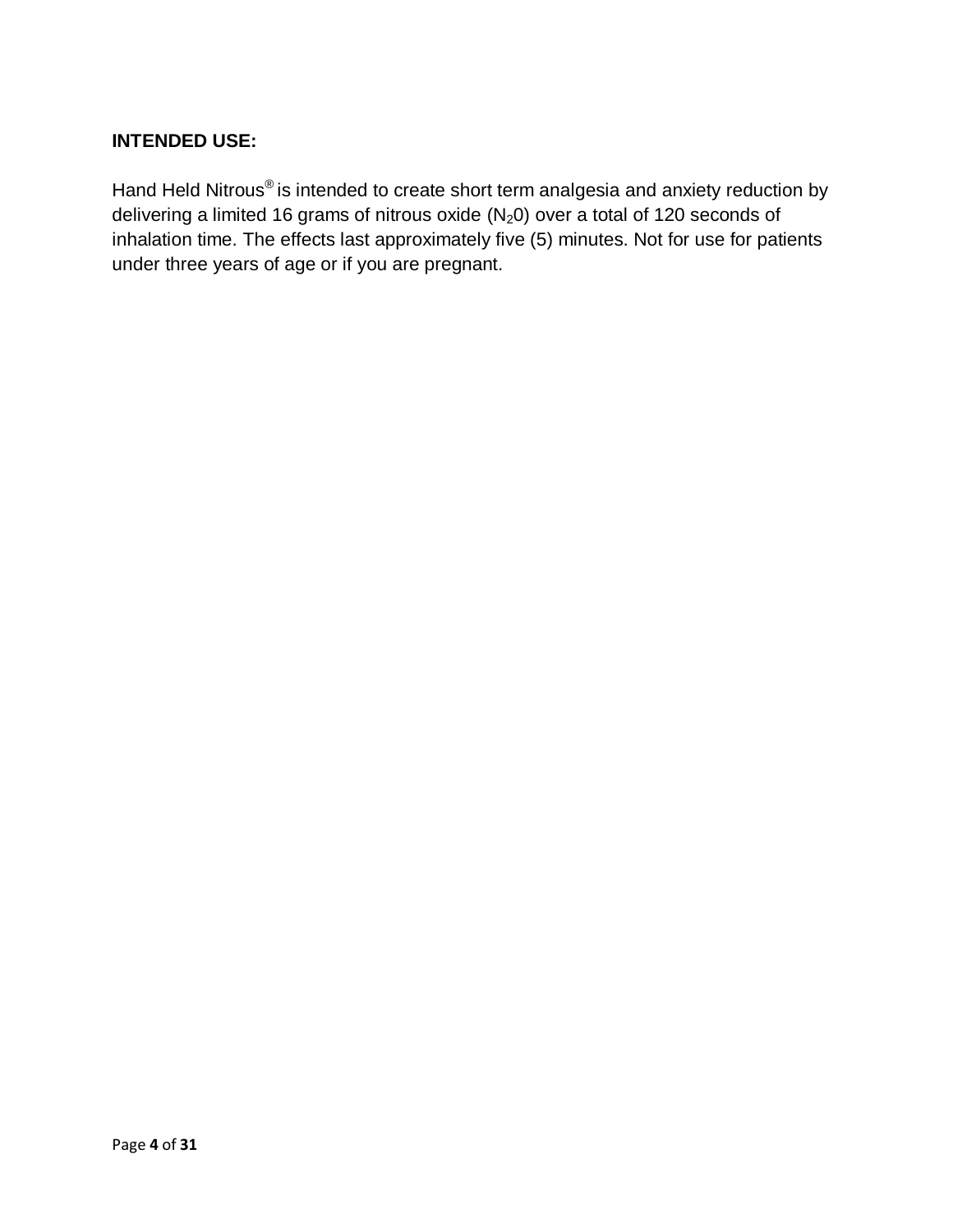#### **METHODS**

#### **Device**

This study used the Hand Held Nitrous $^{\circledast}$  device. The inhaler is reusable, the gas cylinder and mouth piece are disposable. As of the date of this submission, a total of 4 inhalers where used and 86 gas cylinders and mouth pieces were used. The inhaler was removed from the box and the Instructions for Use where readily available and read. The gas cylinder and mouth pieces were removed from their boxes. The mouth piece was placed onto the nozzle outlet and the gas cylinder was placed inside the inhaler cup and twisted onto the inhaler head section as instructed in the Instructions for Use.

#### Physician Recruitment

Patients who regularly performed short, painful procedures or injections were recruited. For this study 2 urologists, 1 plastic surgeon, and 2 pediatric dentists were recruited to assist in patient recruitment. These physicians' offices were located in Lubbock Texas, Payson, Utah, and Springville, Utah. In order for a physician to be eligible to assist with the study they needed to comply with Texas or Utah state requirements for handling and dispensing nitrous oxide. For the State of Texas (see Texas Medical Board Rules 192.2) these included requirements for meeting level 1 services: at least two personnel must be present, including the physician who must be currently certified at least in AHA-approved Basic Life Support Course; the presence of a bag mask and oxygen. [\(http://www.tmb.state.tx.us/page/renewal-office-based-anesthesia\)](http://www.tmb.state.tx.us/page/renewal-office-based-anesthesia) In the State of Utah, nitrous oxide is not a controlled substance. No permit or special license is required. Health care professionals are expected to follow their own internal office policies for applying minimal sedation with nitrous oxide.

Hand Held Nitrous® is optional for the patient and should only be used if the patient desires it (see Instructions for Use)

#### Patient Selection

To test the safety and efficacy of the Hand Held Nitrous® device adult and pediatric patients who were receiving a variety of procedures were recruited. All patients receiving N2O sedation underwent a pre-sedation assessment to identify subjects who met the study inclusion and exclusion criteria. In order to participate in this study, patients had to meet the following criteria:

- must be over 3 years of age
- not currently be under sedation
- must sign consent form (children sign assent form as well)
- be willing to stop nitrous oxide use immediately if they feel any nausea or discomfort.
- not be pregnant or nursing
- be willing and able to follow the study directions and procedures
- tell the study staff about any side effects or problems
- ask questions as needed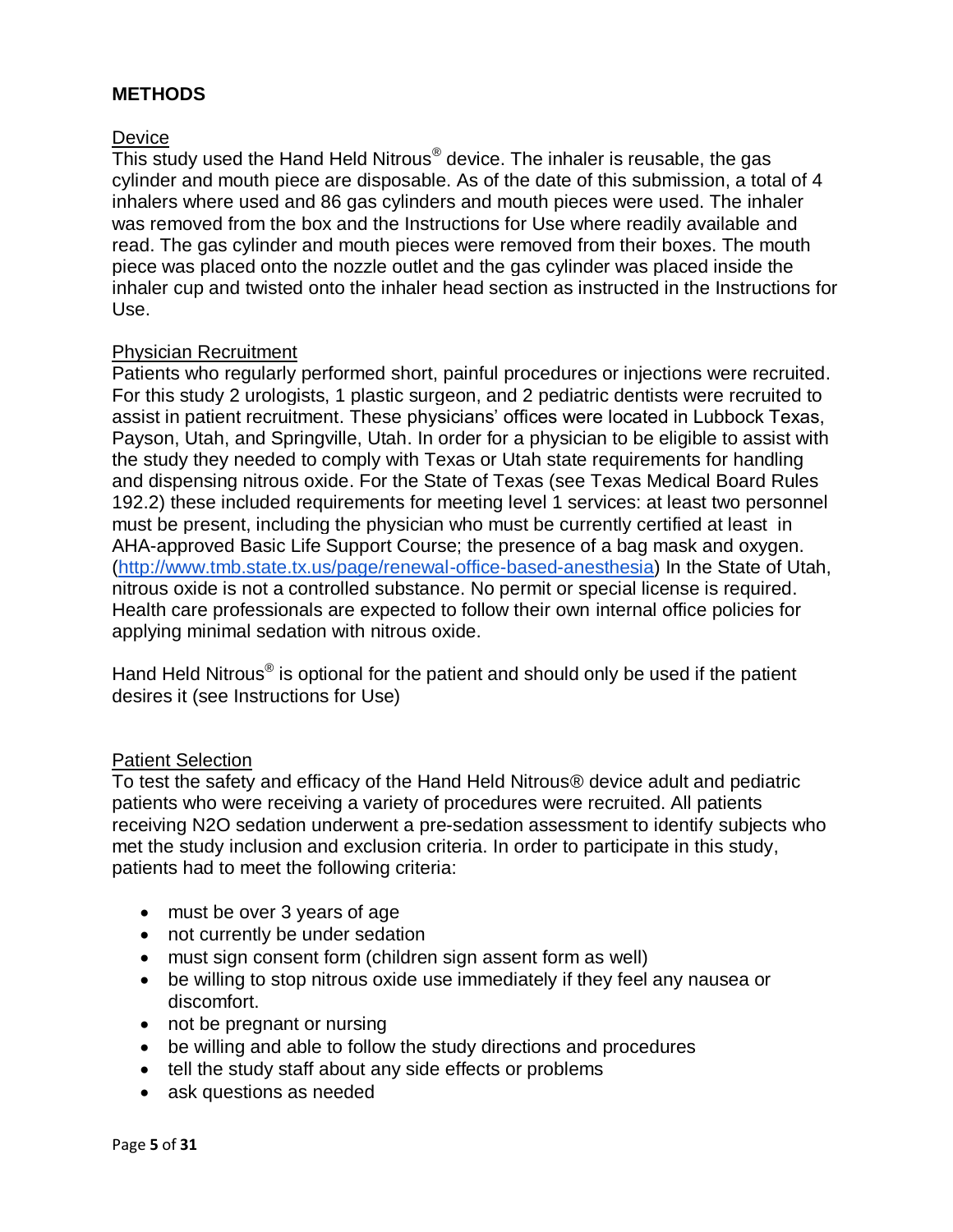tell the investigator or health care staff if they wish to stop participating in the study

Observations of subjects prior to sedation was used to exclude any patient that appeared to be previously sedated.

#### Researcher Training

Prior to initiating the study, all researchers involved in the study were certified as having successfully completed the NIH Web-based training course "Protecting Human Research Participants. Proficiency in using the device and handling nitrous oxide followed a training curriculum previously described. (Zier, 2007; Farrell, 2008) Researchers also demonstrated proficiency in teaching other health care providers how to use the device correctly.

#### IRB Approval

IRB approval was obtained on April 30, 2013 from IRB Solutions, Austin, TX. Before each procedure patient demographics, blood pressure, heart rate and O2 saturation level were recorded.

#### GCP Statement

Strata Medical Innovations has made every effort to conduct this clinical trial to adherence to Good Clinical Practice (GCP) requirements in regards 21 CFR 50 - Protection of Human Subjects, 21 CFR 56 - Institutional Review Boards, 21 CFR 58 - Good Laboratory Practice for Nonclinical Laboratory Studies and all other required regulations.

#### Calibration of Equipment Used

To determine the dose of nitrous oxide used, the device was weighed before and after each procedure using American Weigh Scales AMW-SC-501 Digital Scale. The scale is recalibrated digitally each time the scale is powered on. Oxygen saturation was determined using Choicemmed Oxywatch fingertip pulse oximeter with continuous monitoring. Calibration was completed during fabrication.

#### Who Administrated the Gas

In all cases, the health care professional or researcher administered the gas.

#### Analgesia/Sedation Depth

Sedation depth was determined by using the Modified Observer's Assessment of Alertness/Sedation Scale (MOAA/S).(Kowalski, 2007). Additional Definitions were taken from the *Practice Guidelines for Sedation and Analgesia by Non-Anesthesiologists (Anesthesiolgy 2002; 96; 1004-17).*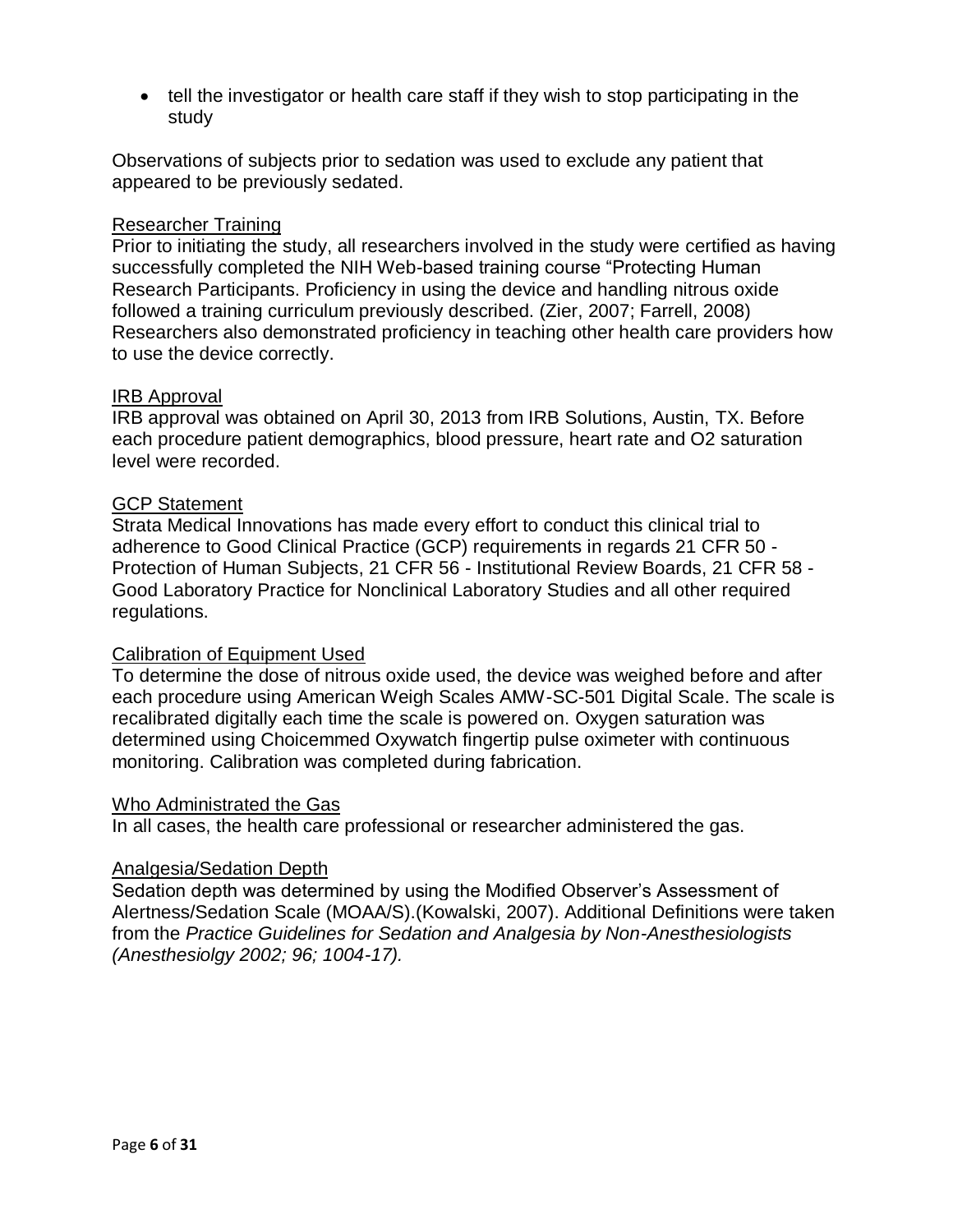| Level            | <b>Descriptors</b>                                                               |
|------------------|----------------------------------------------------------------------------------|
| 6. Inadequate    | anxious, agitated, or in pain                                                    |
| 5. Minimal       | spontaneous awake without stimulus                                               |
| 4. Drowsy        | eyes open or closed, but easily arouses to consciousness with<br>verbal stimulus |
| 3. Moderate deep | arouses to consciousness with moderate tactile or loud verbal<br>stimulus        |
| 2. Deep          | arouses slowly to consciousness with sustained painful stimulus                  |
| 1. Anesthesia    | unresponsive to painful stimulus                                                 |

#### **Table 1. Level of Sedation**

#### Gas Concentration

The mouth piece is designed with two ambient air holes placed laterally. The holes allow ambient air to mix with the nitrous oxide gas as the patient inhales. Nitrous oxide concentrations in the maximum ranges from 54.2 % to 37.5 % at 60 seconds with two "open" air holes to 72.0 % to 33% in 60 seconds with two "closed" air holes (see graph below). Open or closed ambient air holes control the gas concentration (See Performance Test: Percent N20 Deliver to Patient Using Different Nozzle, Nozzle Cap and Mouth Piece Designs and see Performance Test: Analysis of N20, Ambient Air O2 Levels and O2 Saturation in Humans)



N20 Percent Concentration with Mouthpiece Air Holes Opened and Air Holes Closed

The health care administrator can stop or modify administering the gas at any time should any problems express themselves by pressing the compression switch intermittingly, letting up on the compression switch or by covering one or two of the air holes with the index finger/s (see Instructions for Use) The patient can stop inhalation at any time by simply stop inhaling or gently pushing the device away (see Instructions for Use). The gas is delivered over a maximum 120 seconds of inhalation time.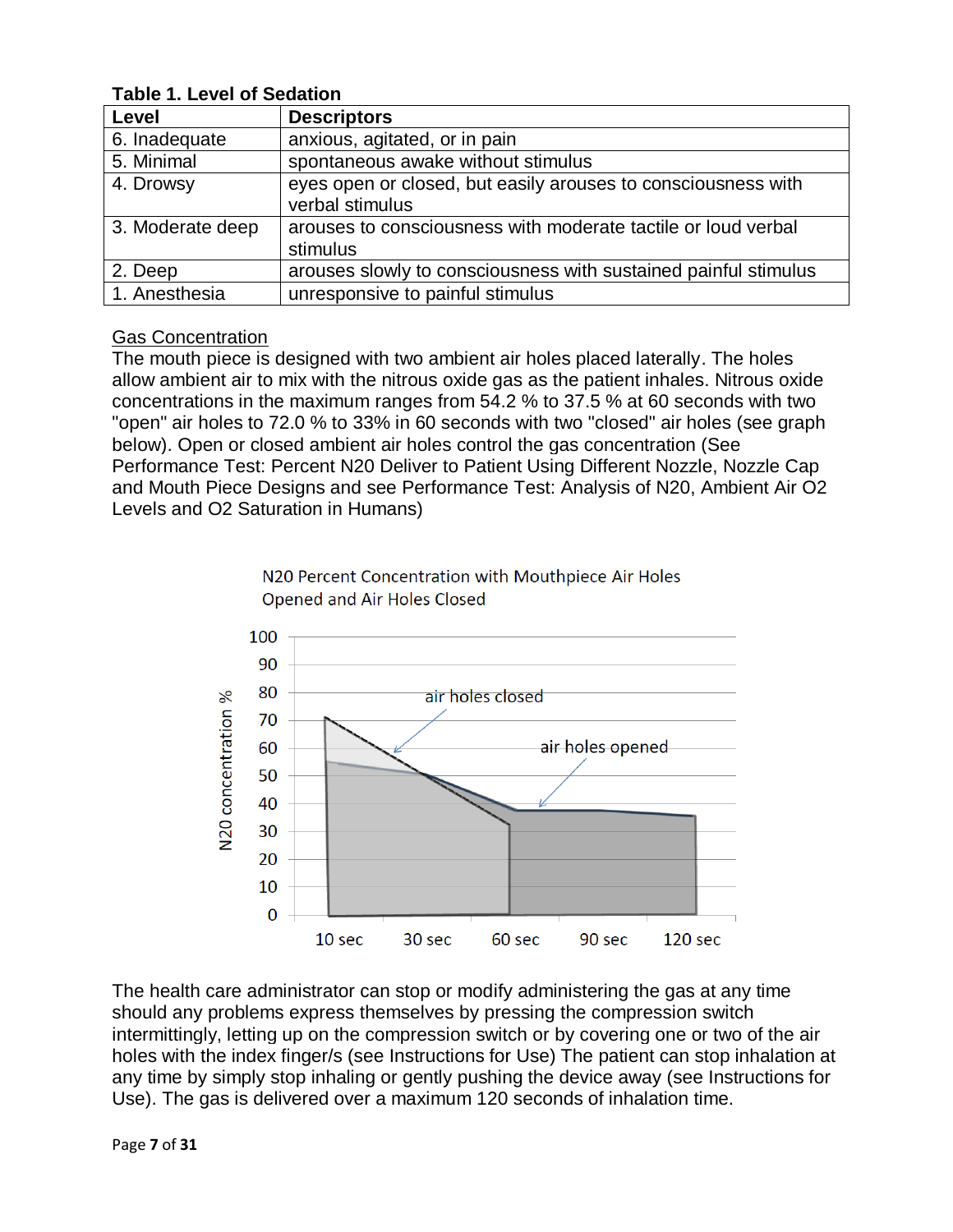The multiple variables mentioned above made it difficult to track the specific concentration of gas during the study (for example, in the 120 seconds of inhalation time, did the doctor or nurse ever cover a hole on the mouth piece, stop pressing or let up on the compression switch, etc. As a result, we report herein the maximum possible concentrations of gas that could be delivered for any given patient. As the chart above shows, the maximum concentration the device can deliver in the first few seconds of use is 72%. The study measures how much gas was release by the cylinder as seen by the weight, before and after the procedure.

#### Pre and Post Procedure Pain

Pre and post procedure pain was assessed using the Simple Descriptive Pain Distress Scale (Acute, 1992). Urology patients only.

#### Recovery from Analgesia

Clinical recovery from sedation was determined using baseline observations; patient was no longer dizzy and return to pre-dosing levels of blood pressure, heart rate,O2 saturation level, able to ambulate, minimal nausea, absence of reparatory distress, alert and oriented as appropriate for age. This determination was used to measure the total time from beginning of inhalation of the gas to full patient recovery.

#### **Complications**

To accurately identify any complications, a list of previously reported complications associated with nitrous oxide use was compiled.(Babl, 2008; Zier, 2010) This list included, vomiting, nausea, inadequate sedation, agitation/delirium, apnea >15 seconds, hypoxemia, stridor, seizure, diaphoresis, burpy/hiccup, gaggy, and expectoration of a large amount of clear phlegm. The attending health care practitioners and the researcher were also on alert for any other complications not on this list.

#### Pre Procedure Interview

Baseline data was taken in regards to age, approximate weight, sex, blood pressure, heart rate, and O2 saturation level, how long ago did the patient eat, and type of procedure being performed. The inhaler and gas were weighed (to compare with after the procedure to determine how much gas was released). Informed Consent form and if applicable Child Assent forms where signed.

Only the researcher and health care providers were permitted to administer the device.

When confirmation that the patient wanted nitrous oxide was obtained, and the patient and doctor were ready, each patient was read or told similar words to that found in the Instructions for Use.

The mouth piece section of the device was placed in the mouth of the patient and gas was administered by pressing the compression switch.

Once minimal sedation was achieved the procedure or exam began, which usually occurred after the 4th to 5th inhalation.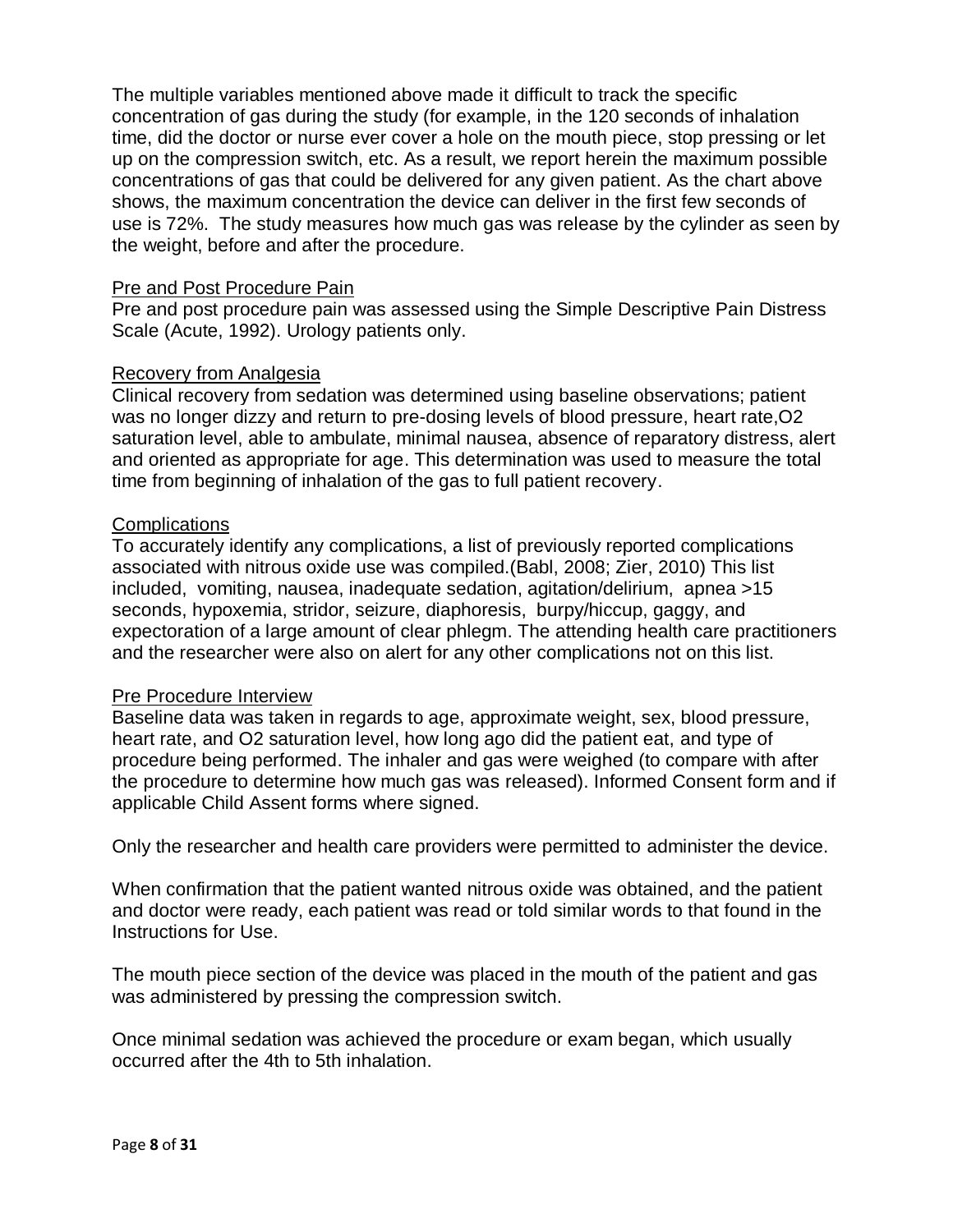Recovery from sedation was determined using the clinical recovery score described by Quinn, 1993. Once full recovery was established, the time was noted and the total time from first use of the device till full recovery time was recorded.

Depending on the length of the procedure, time was recorded from the moment gas was delivered to the time the patient returned to baseline status.

#### Post Procedure Interview

As in the pre procedure interview, after the procedure or exam the researcher measured blood pressure, heart rate, and O2 saturation level and compared them to the patient pre assessment measurements. Ability to communicate, level of alertness, absence of respiratory distress, absence of nausea, dizziness and ability to stand were also observed.

Post procedure patient and physician interviews were also used to assess satisfaction and any adverse events or complications associated with the device. Post procedure documentation also included description of the completeness of the procedure with limited options:

completed, patient calm and still during procedure completed, patient unable to stay still or calm not completed, complications with sedation not completed, problems not related to sedation Comments:

This descriptive set corresponds to standardized study data collected by the Sedation Research Consortium (SRC) for analysis of multi-institutional sedation practices.

The patient and health care provider were also asked other questions:

#### Patient:

Have you had this procedure before?

If Yes, would you use nitrous oxide again?

If No, would you want to have nitrous oxide again for this procedure?

#### Person administrating the gas:

Was the device easy to use? Was oxygen used for this patient? Did the device function as expected? Was there a definitive benefit from the use of N2O for the patient? Explain any problems resulting from the use of the device.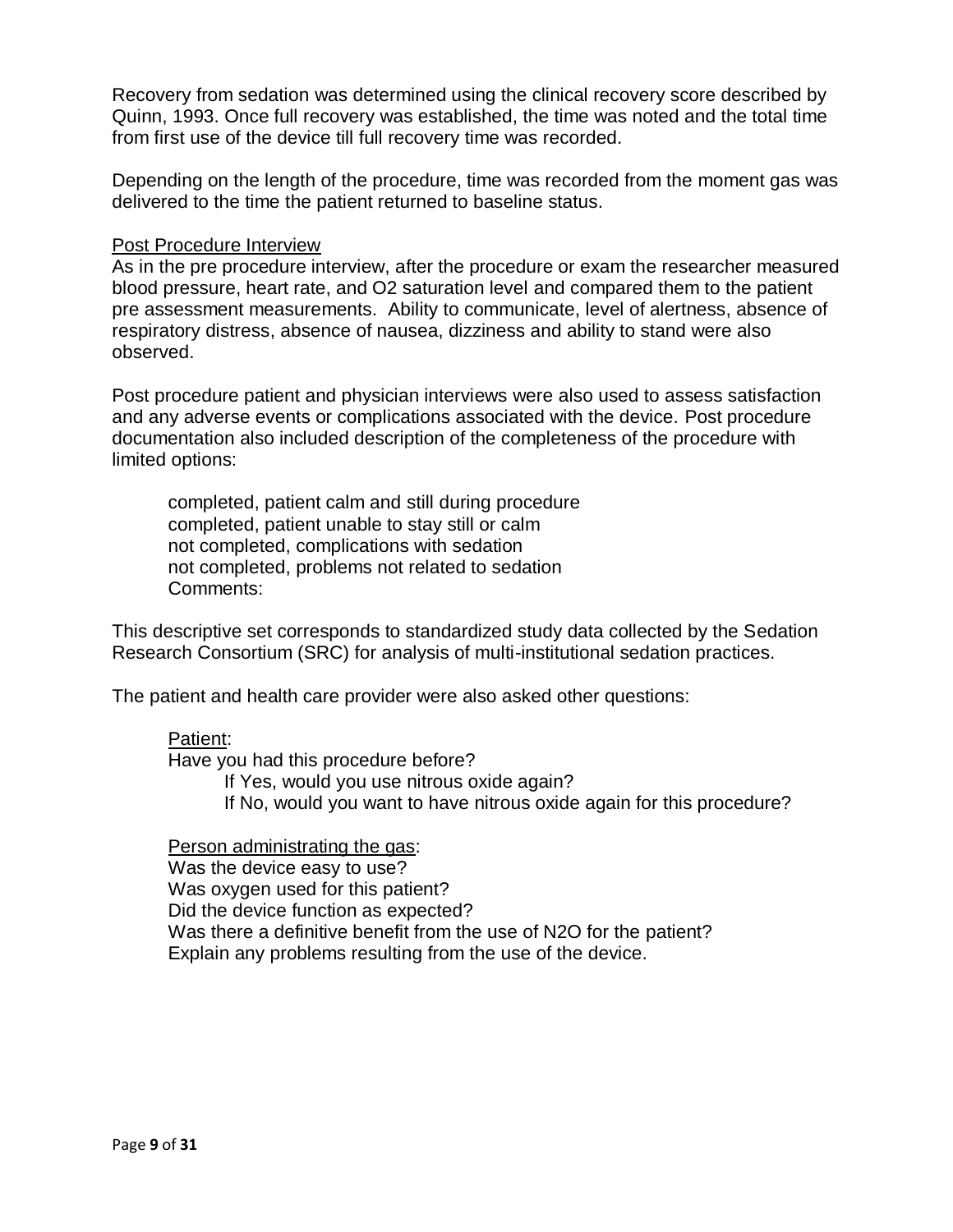#### **STATISTICAL ANALYSIS**

Descriptive and univariate statistics including mean and variance were used to describe the continuous variables such as age and sedation level. Pre and post measures of blood pressure, heart rate, O2 saturation, and perceived pain were analyzed using paired t-tests. To control for the familywise error rate, the Bonferroni correction was applied to the a priori alpha. Five pre/post comparisons were made across the total patient dataset. Between group comparisons were conducted using ANOVA with reported F and p values. The coding, merging, and statistical analysis of these data were completed using SAS version 9.4 (SAS Institute Inc., Cary, NC, USA, 2011).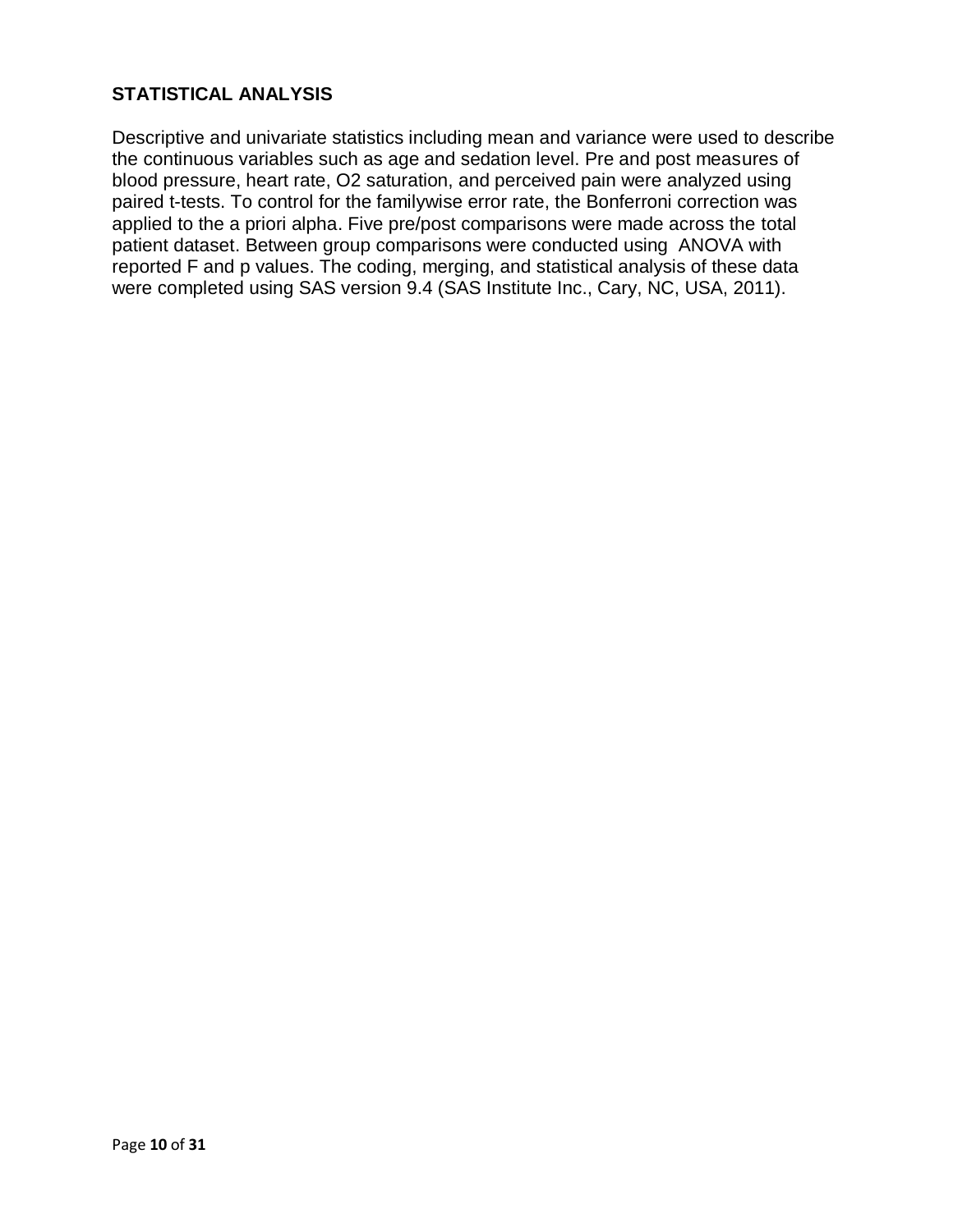#### **RESULTS**

A total of 94 patients were invited to participate in the study. Patient flow is shown the patient flow chart below:

#### **Figure 1. Patient Recruitment Flow Chart**



Adults were primarily recruited from a urology practice and a plastic surgery practice. Pediatric data was gathered from plastic surgery and two pediatric dentists. Data analysis was conducted on all patients combined and with patients categorized into one of three cohorts, urology patients, plastic surgery patients, and pediatrics. Table 2 shows the demographics of the total patient population.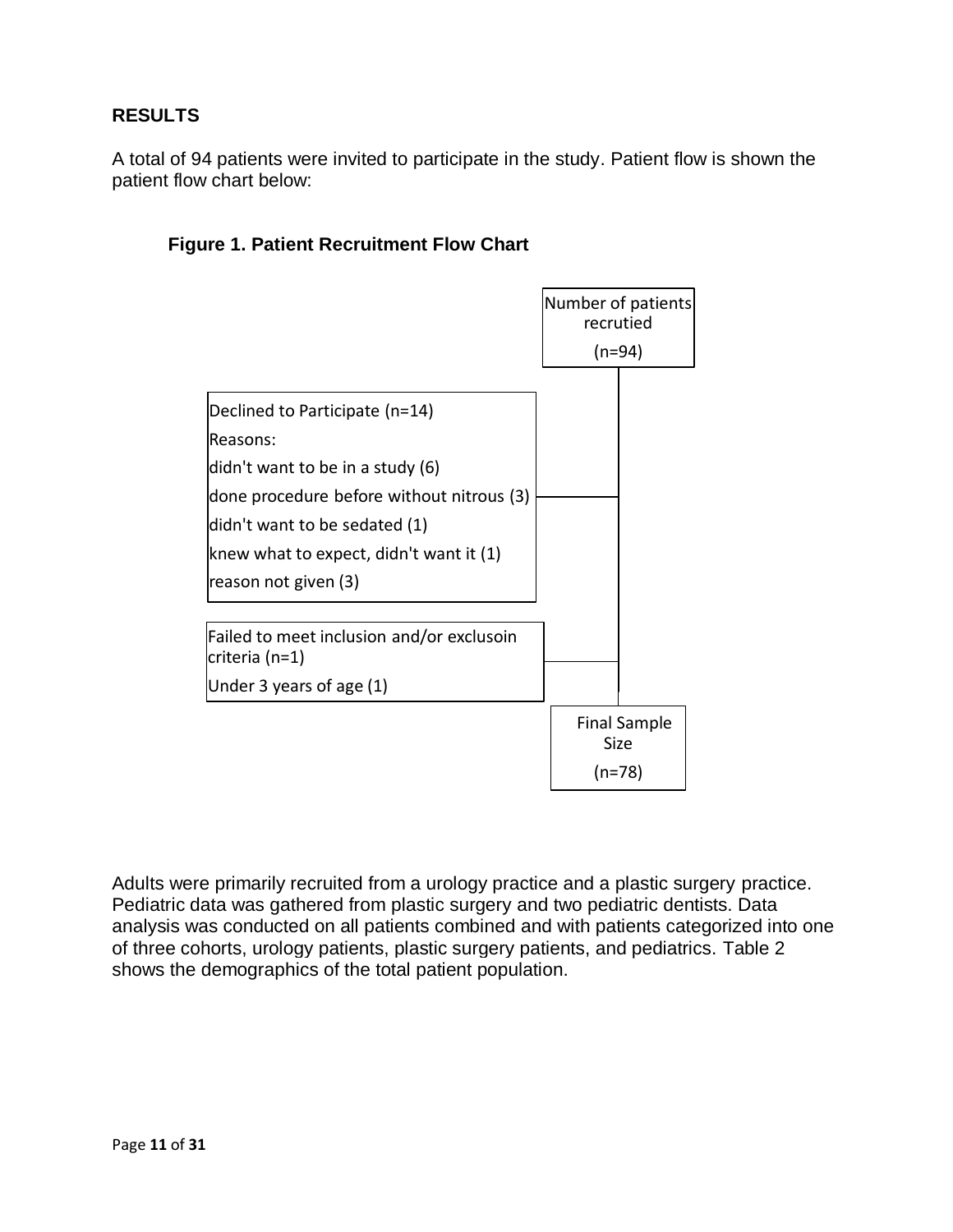| <b>Variable</b>          | N (percentage)                  |
|--------------------------|---------------------------------|
| <b>Total subjects</b>    | 78                              |
| Male                     | 35 (45%)                        |
| Female                   | 43 (55%)                        |
| Age                      |                                 |
| $4 - 18$                 | 9(11%)                          |
| 18-30                    | 7(9%)                           |
| 30-50                    | 13 (16%)                        |
| >50                      | 50 (64%)                        |
| Urology patients         | 52 (67%)                        |
| Average age              | 62 years                        |
| Average weight           | 184 lbs                         |
| Procedures received      | Cystoscopy (41)                 |
|                          | Cystoscopy - stent removal (8)  |
|                          | Cystoscopy rigid scope (1)      |
|                          | Vasectomy (1)                   |
|                          | Prostate Biopsy (1)             |
| Plastic surgery patients | 17 (22%)                        |
| Average age              | 46 years                        |
| Average weight           | 146 lbs                         |
| Procedures received      | <b>Breast Lift (Bilateral)</b>  |
|                          | Botox and Belly button revision |
|                          | Lip Incision (2)                |
|                          | Lip Filler (5)                  |
|                          | <b>Nasal Alar Excision</b>      |
|                          | Botox $(2)$                     |
|                          | Filler- Injectables (2)         |
|                          | <b>Tatoo Removal</b>            |
|                          | Colposcopy                      |
|                          | Nexplanon                       |
| Pediatric patients       | 9(11%)                          |
| Average age              | 8 years                         |
| Average weight           | 58 lbs                          |
| Procedures received      | Cavity- Filling                 |
|                          | Mole Removal                    |

#### **Table 2. Subject Demographics & Procedures**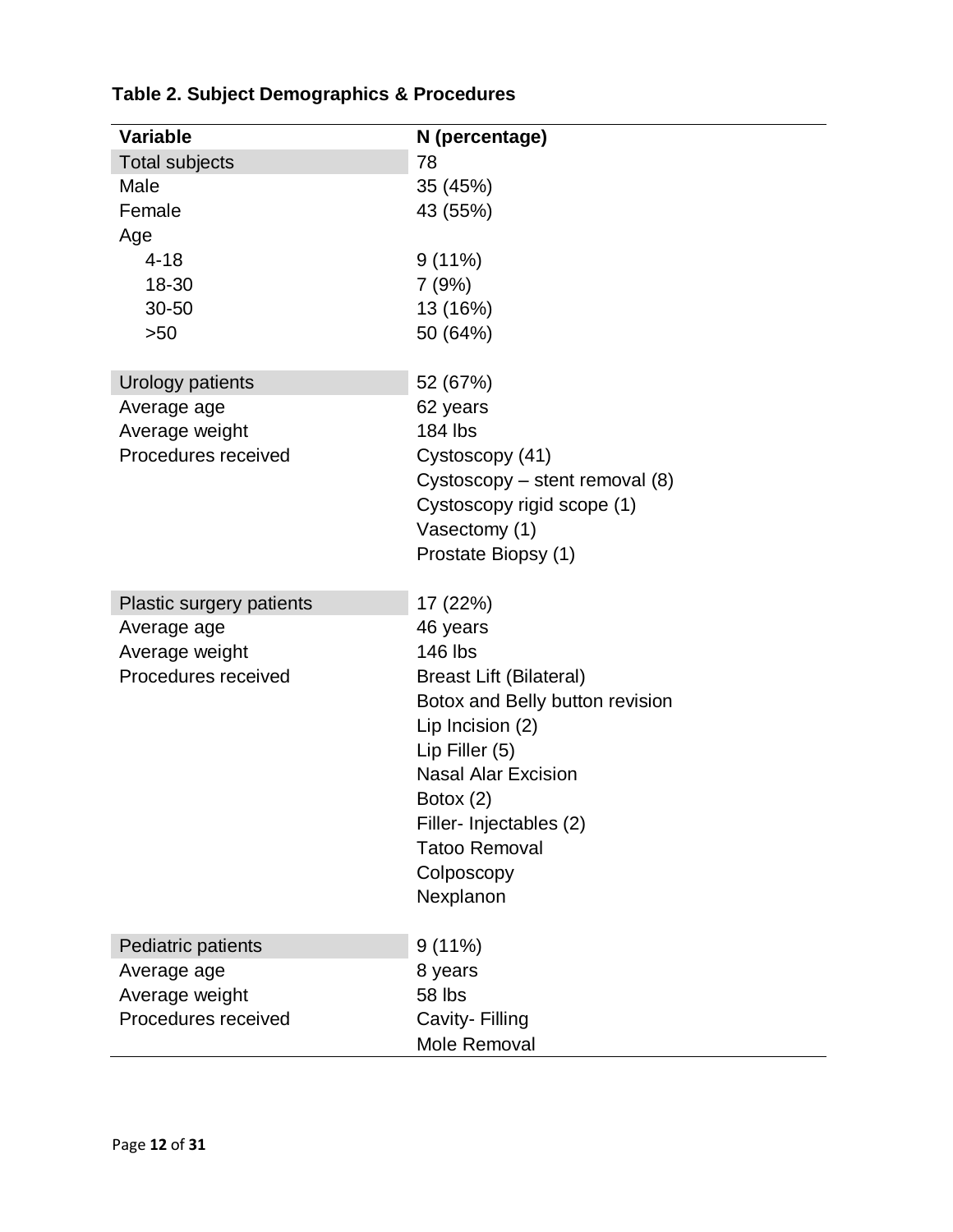#### **Table 3. Clinical Results**

| <b>All Subjects Combined</b>            | Mean          | <b>SD</b>    |               |              |              |                    |
|-----------------------------------------|---------------|--------------|---------------|--------------|--------------|--------------------|
| Time to recover (sec)                   | 296           | 111          |               |              |              |                    |
| Hours since last eaten                  | 6.65          | 3.0          |               |              |              |                    |
|                                         |               |              |               |              |              |                    |
|                                         | Pre<br>Mean   | <b>SD</b>    | Post<br>Mean  |              | Diff         |                    |
| Device weight (g)                       | 118.52        | 4.22         | 106.08        | SD<br>2.77   | $-12.43$     | p value**<br>.0000 |
| Systolic BP (mmHg)                      | 124.62        | 18.32        | 130.53        | 24.66        | 5.91         | .0159              |
| Diastolic (mmHg)                        | 75.11         | 9.48         | 80.15         | 10.85        | 5.04         | .0032              |
| Heart rate (beats/min)                  | 74.96         | 13.26        | 74.99         | 12.36        | 0.03         | .9816              |
| O2 saturation (%)                       | 96.34         | 2.31         | 96.89         | 2.42         | 0.54         | .0317              |
|                                         |               |              |               |              |              |                    |
|                                         | Yes           | No           |               |              |              |                    |
| Received benefit from use               | 92%           | 8%           |               |              |              |                    |
| Would use device again                  | 91%           | 9%           |               |              |              |                    |
| Adverse events                          | $0\%$         | 100%         |               |              |              |                    |
| Complications (see Table 4)             | 2.6%          | 97.4%        |               |              |              |                    |
| <b>Level of Sedation Reached</b>        |               |              |               |              |              |                    |
| 6. Inadequate                           | $1(1\%)$      |              |               |              |              |                    |
| 5. Minimal                              | 77 (99%)      |              |               |              |              |                    |
| 4. Drowsy                               | $0(0\%)$      |              |               |              |              |                    |
| 3. Moderate deep                        | $0(0\%)$      |              |               |              |              |                    |
| 2. Deep                                 | $0(0\%)$      |              |               |              |              |                    |
| 1. Anesthesia                           | $0(0\%)$      |              |               |              |              |                    |
| <b>Urology Patients Only</b>            | Mean          | <b>SD</b>    |               |              |              |                    |
| Time to recover (sec)                   | 301           | 46.3         |               |              |              |                    |
| Hours since last eaten                  | 4.7           | 2.74         |               |              |              |                    |
|                                         |               |              |               |              |              |                    |
|                                         | Pre           |              | Post          |              |              |                    |
|                                         | Mean          | <b>SD</b>    | Mean          | <b>SD</b>    | Diff         | p value**          |
| Device weight (g)                       | 119.76        | 3.10         | 106.41        | 3.61         | $-13.30$     | .0000              |
| Systolic BP (mmHg)                      | 129.43        | 12.81        | 136.34        | 22.40        | 6.91         | .0146              |
| Diastolic (mmHg)                        | 75.18         | 10.95        | 78.51         | 12.09        | 3.33         | .0069              |
| Heart rate (beats/min)                  | 73.09         | 12.53        | 72.49         | 11.21        | $-60$        | .6197              |
|                                         |               |              |               |              |              |                    |
| O2 saturation (%)<br>Pain Scale (1-10)* | 96.25<br>4.10 | 2.14<br>2.70 | 96.70<br>0.90 | 2.56<br>1.64 | 0.45<br>3.27 | .1709<br>.0000     |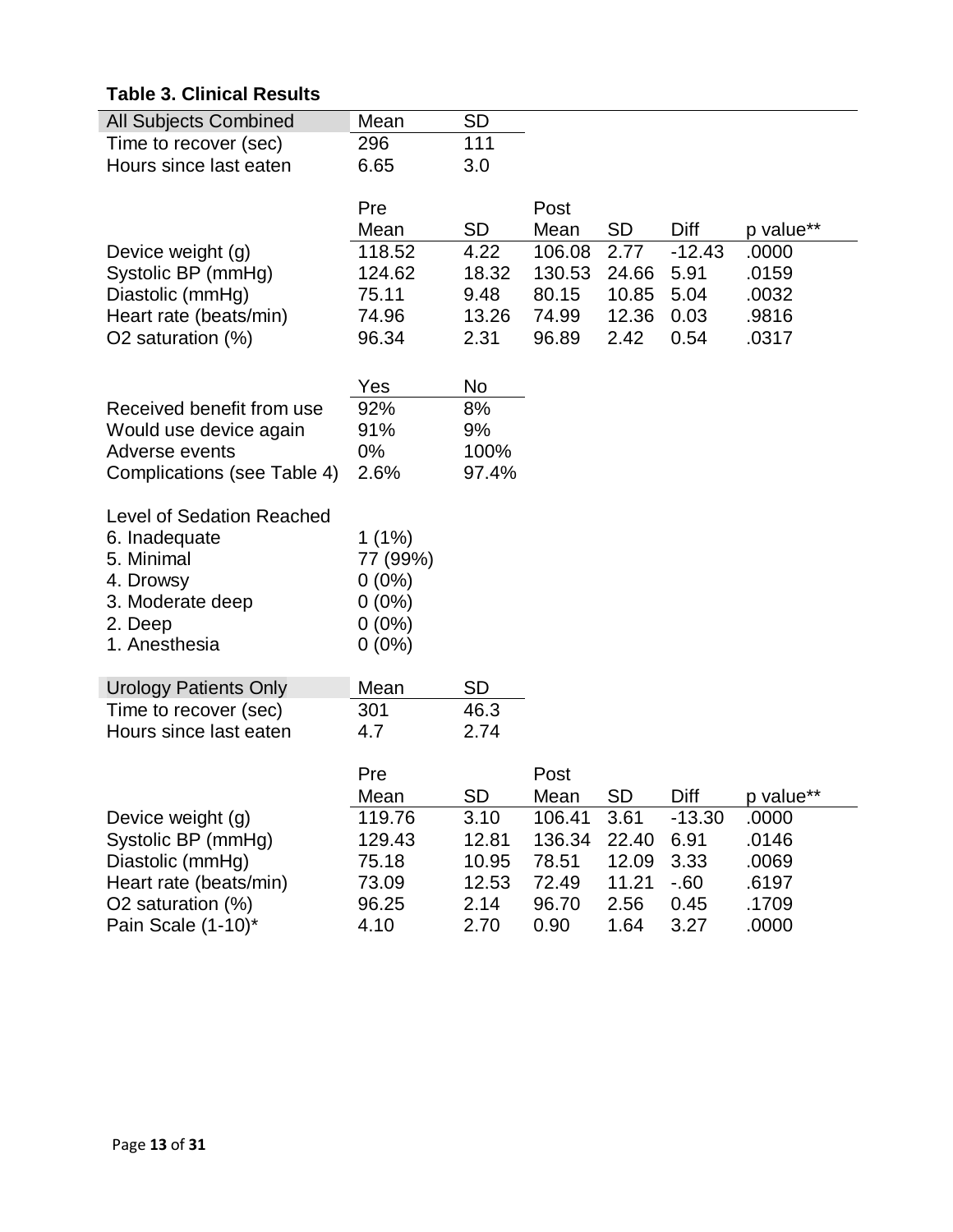| <b>Plastic Surgery Patients</b> |        |           |        |           |          |           |
|---------------------------------|--------|-----------|--------|-----------|----------|-----------|
| Only                            | Mean   | <b>SD</b> |        |           |          |           |
| Time to recover (sec)           | 377.82 | 88.23     |        |           |          |           |
| Hours since last eaten          | 4.0    | 3.83      |        |           |          |           |
|                                 |        |           |        |           |          |           |
|                                 | Pre    |           | Post   |           |          |           |
|                                 | Mean   | <b>SD</b> | Mean   | SD        | Diff     | p value** |
| Device weight (g)               | 119.17 | 1.89      | 107.35 | 1.84      | $-11.91$ | .0000     |
| Systolic BP (mmHg)              | 123.88 | 21.29     | 128.53 | 24.88     | 4.65     | .4918     |
| Diastolic (mmHg)                | 80.88  | 11.39     | 82.80  | 10.84     | 1.92     | .2392     |
| Heart rate (beats/min)          | 75.35  | 14.38     | 74.47  | 12.36     | $-0.88$  | .7474     |
| O2 saturation (%)               | 95.59  | 2.87      | 96.65  | 2.32      | 1.06     | .0669     |
|                                 |        |           |        |           |          |           |
| <b>Pediatric Patients Only</b>  | Mean   | <b>SD</b> |        |           |          |           |
| Time to recover (sec)           | 379.7  | 80.7      |        |           |          |           |
| Hours since last eaten          | 4.5    | 4.38      |        |           |          |           |
|                                 |        |           |        |           |          |           |
|                                 | Pre    |           | Post   |           |          |           |
|                                 | Mean   | <b>SD</b> | Mean   | <b>SD</b> | Diff     | p value** |
| Device weight (g)               | 110.11 | 3.18      | 102.00 | 4.03      | $-8.11$  | .0000     |
| Systolic BP (mmHg)              | 97.67  | 18.11     | 99.67  | 11.38     | 2.00     | .7980     |
| Diastolic (mmHg)                | 64.78  | 11.57     | 61.67  | 11.09     | $-3.11$  | .4377     |
| Heart rate (beats/min)          | 85.22  | 12.04     | 90.67  | 11.09     | 5.44     | .1963     |
| O2 saturation (%)               | 98.33  | 0.50      | 98.44  | 0.73      | .11      | .0317     |

\*Pre post pain measures were only taken on urology patients

\*\*p values are statistical significant if they are less than.003 (Bonferroni adjustment)

Systolic and diastolic blood pressures increased 5.9 mmHg (p<.0159) and 3.3 mmHg (p<.0069) respectively during the course of the procedure. There was also a significant decrease in self-reported pain (p<.0000) among urology patients. Oxygen saturation and heart rate remained relatively unchanged during the use of the device. All notable events are highlighted in Table 6.

In no cases were more than two gas cylinders (doses) used.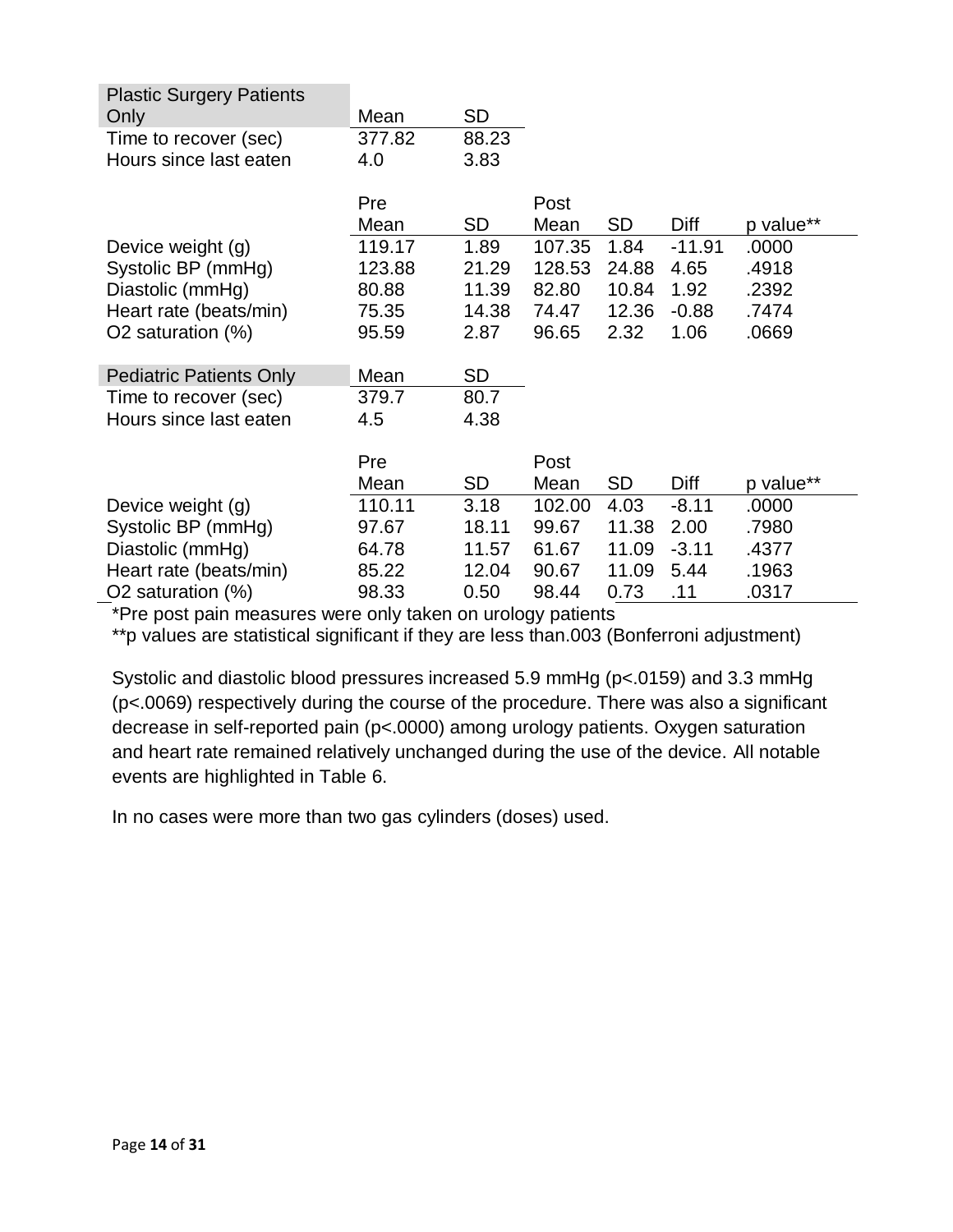| Side Effects Reported in the Literature   | Number of<br><b>Effects Identified</b><br>in This Study |
|-------------------------------------------|---------------------------------------------------------|
| Vomiting                                  | 0                                                       |
| Nausea                                    |                                                         |
| Inadequate sedation                       |                                                         |
| Agitation/delirium                        |                                                         |
| Apnea > 15 Seconds                        | $\mathbf{\Omega}$                                       |
| Hypoxemia (89% $O2$ Sat)                  | 2                                                       |
| <b>Stridor</b>                            |                                                         |
| Seizer                                    |                                                         |
| <b>Diaphorisis</b>                        | 0                                                       |
| Burppy/hiccups                            | 0                                                       |
| Gaggy                                     |                                                         |
| Expectorated large amount of clear phlegm |                                                         |
| Oxygen required                           |                                                         |
| Other side effects                        |                                                         |
| No adverse events reported                |                                                         |

#### **Table 4. Complications Observed in Total Population**

No complications regarding the functionality of the device or gas administration were reported. Previously published studies of the effects of nitrous oxide show that complications are shown to occur in less than three percent (3%) of the population. With an  $n = 78$ , this study, using the same known side effects, shows complications to occur in less than .03%

| <b>Variable</b>                     | <b>Urology</b> | <b>Plastic</b> | <b>Pediatric</b> | F     | р     |
|-------------------------------------|----------------|----------------|------------------|-------|-------|
|                                     |                | <b>Surgery</b> |                  |       | value |
| Age (years)                         | 62.0           | 45.8           | 8                | 42.4  | .0000 |
| Weight (lbs)                        | 183.2          | 145.7          | 58.4             | 33.2  | .0000 |
| Hour since last eaten               | 4.7            | 4.0            | 4.5              | .16   | .8444 |
| Baseline heart rate (beats/min)     | 73.0           | 75.3           | 85.2             | 3.35  | .0400 |
| Device weight (g) difference (dose) | $-13.30$       | $-11.91$       | $-8.11$          | 23.63 | .0000 |
| Systolic BP (mmHg) difference       | 6.91           | 4.65           | 2.00             | 2.45  | .0928 |
| Diastolic (mmHg) difference         | 3.33           | 1.92           | $-3.11$          | 2.07  | .1334 |
| Heart rate (beats/min) difference   | $-60$          | $-0.88$        | 5.44             | 1.68  | .1921 |
| O2 saturation (%) difference        | 0.45           | 1.06           | .11              | 0.64  | .5298 |
| Time to recovery                    | 301.36         | 377.82         | 379.7            | 11.6  | .0000 |

#### **Table 5. Between Group Comparisons**

There is a statistically significant difference between the dose of nitrous oxide taken between the groups and the time it took them to recover.

The pediatric population took a significantly smaller dose.

Patients in the Urology group recovered quicker than the other two groups.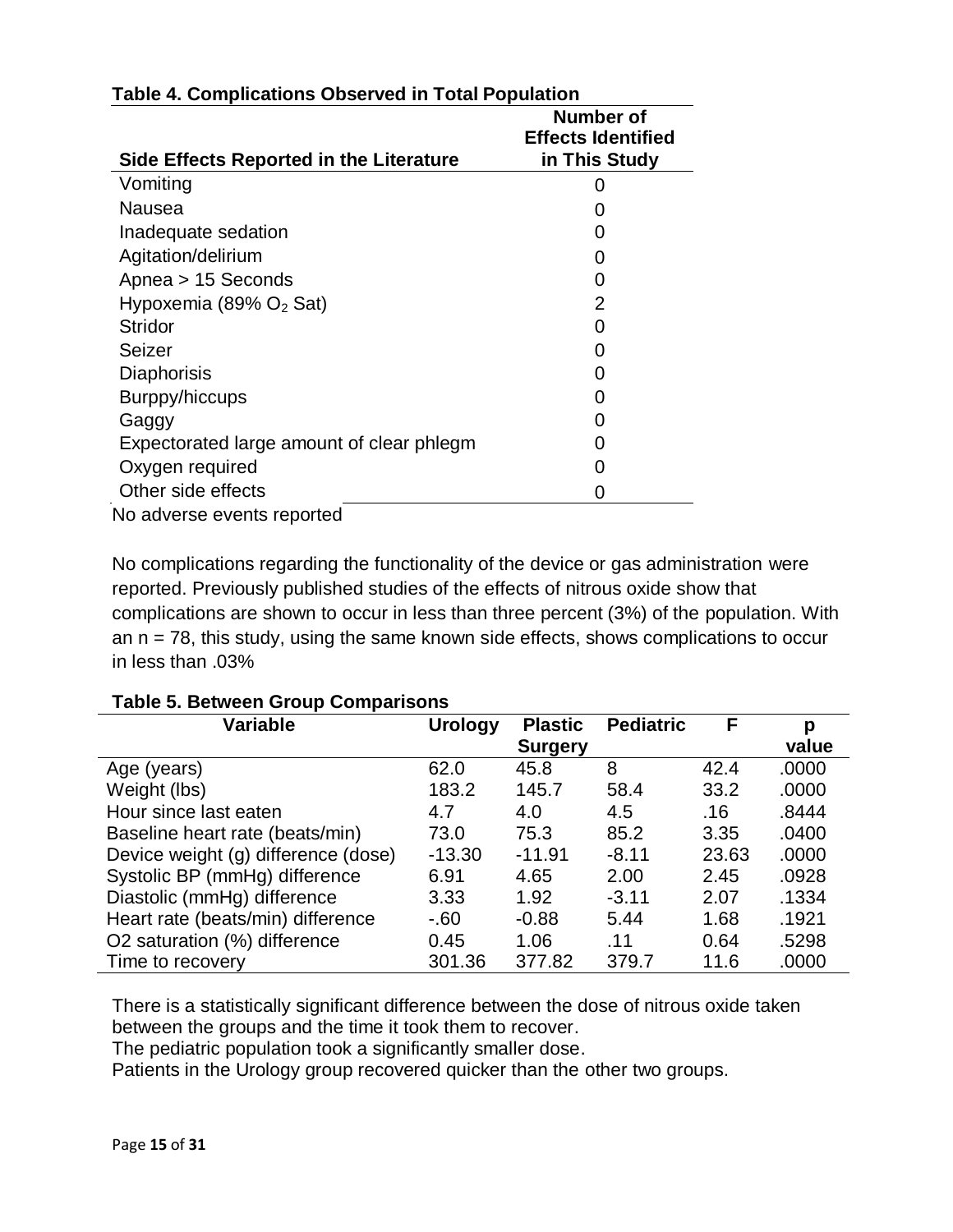| ID                            | <b>Procedur</b>                              | A           | $\mathbf{s}$     | <b>Effects</b>        | <b>Minimal</b> | <b>Definit</b> | Proced.       | <b>Use</b> | <b>Researcher</b>                                                                                                                                          | <b>Comments</b>                                                                                                                                                                                                                                                                                                                          |
|-------------------------------|----------------------------------------------|-------------|------------------|-----------------------|----------------|----------------|---------------|------------|------------------------------------------------------------------------------------------------------------------------------------------------------------|------------------------------------------------------------------------------------------------------------------------------------------------------------------------------------------------------------------------------------------------------------------------------------------------------------------------------------------|
|                               | е                                            | g           | e                | on                    | <b>Sedatio</b> | $\mathbf e$    | <b>Comple</b> | Agai       | <b>Observation</b>                                                                                                                                         |                                                                                                                                                                                                                                                                                                                                          |
|                               |                                              | $\mathbf e$ | $\boldsymbol{x}$ | <b>Patient</b>        | n              | <b>Benefi</b>  | te            | n          | or                                                                                                                                                         |                                                                                                                                                                                                                                                                                                                                          |
|                               |                                              |             |                  |                       | <b>Achieve</b> | t From         | Y/N           | Y/N        | <b>Patient</b>                                                                                                                                             |                                                                                                                                                                                                                                                                                                                                          |
|                               |                                              |             |                  |                       | d              | <b>Use</b>     |               |            | <b>Comments</b>                                                                                                                                            |                                                                                                                                                                                                                                                                                                                                          |
|                               |                                              |             |                  |                       | Y/N            | Y/N            |               |            |                                                                                                                                                            |                                                                                                                                                                                                                                                                                                                                          |
| 7/24/1<br>927/E<br><b>DWA</b> | Cysto-<br>scopy                              | 86          |                  | <b>Not</b><br>relaxed | yes            | yes            | yes           | no         | Pt. was not very<br>relaxed. She<br>was not sure<br>that she got any<br>benefit from the<br>gas, and would<br>not matter to her<br>if she had it<br>again. | 86 year old patient required<br>cystoscopy. The patient took 14.5<br>grams of gas. Coordinator stated<br>on form minimal sedation<br>achieved, there was a benefit from<br>use and the procedure was<br>completed. The patient stated<br>they would not used the device<br>again.<br>No complications reported.                          |
|                               |                                              |             |                  |                       |                |                |               |            |                                                                                                                                                            | No problems associated with the<br>device reported                                                                                                                                                                                                                                                                                       |
| 1/20/1<br>958/R<br><b>ODR</b> | Prostate<br>Ultra-<br>sound<br><b>Biopsy</b> | 55          | m                | <b>Not</b><br>Relaxed | yes            | no             | yes           | no         | Pt. has had<br>biopsy before,<br>says that the<br>gas did not<br>make a<br>difference; he<br>would not use it<br>again.                                    | 55 year old male had a prostate<br>biopsy. Coordinator reported<br>minimal sedation achieved and<br>procedure was completed but that<br>the patient reported no benefit and<br>that they would not use the device<br>again. Patient took 14.3 grams.<br>No complications reported.<br>No problems associated with the<br>device reported |

#### **Table 6. Notable Events or Comments in Total Population**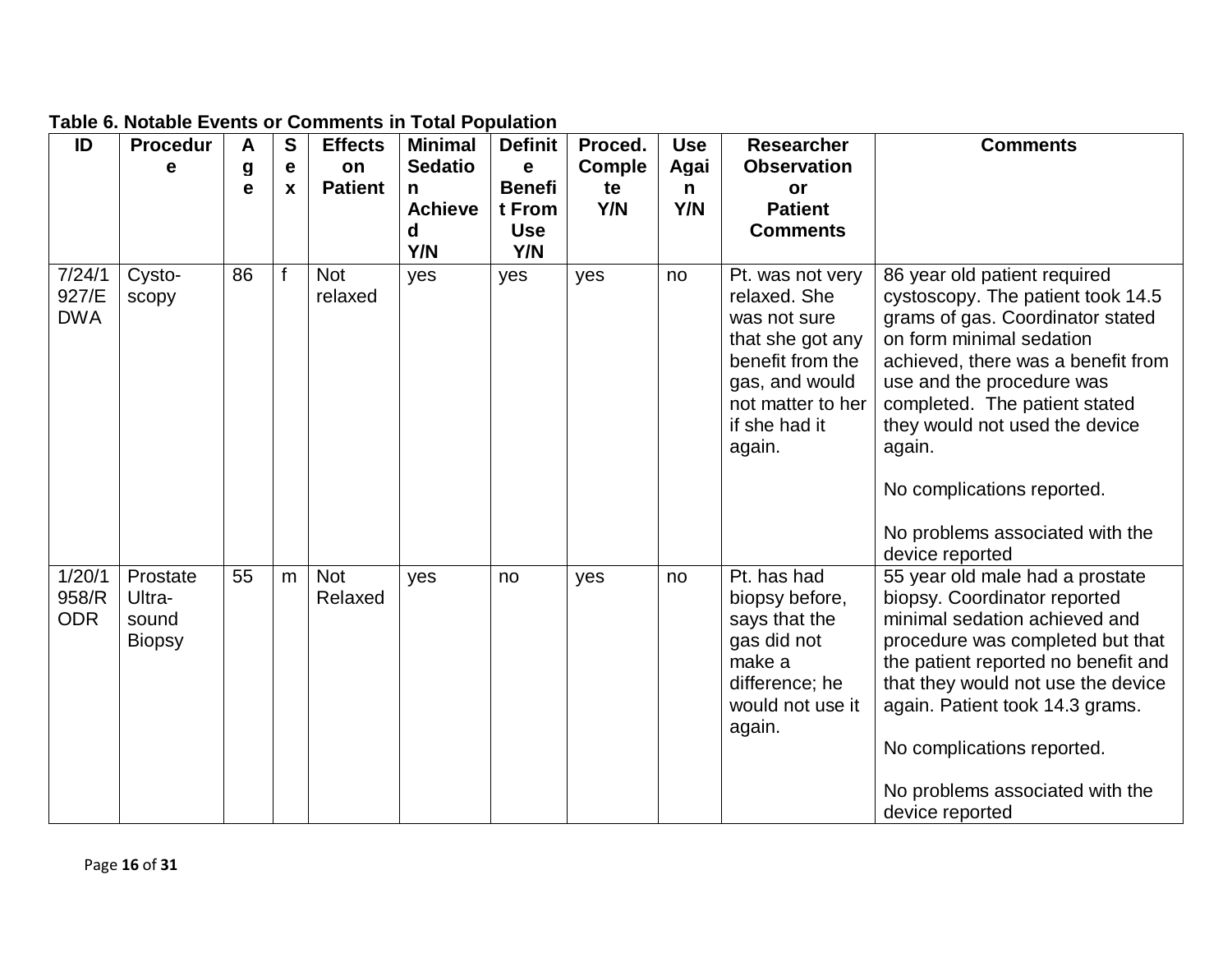| 01/06/<br>1933/<br><b>CANT</b> | Cysto-<br>scopy                       | 80 |   | Pt.<br>uncoope<br>r-ative | no  | no | no  | no | Nitrous dose<br>was not<br>completed.<br>Nitrous oxide<br>dose was<br>inadequate and<br>did not result in<br>mild sedation.<br><b>Elderly patient</b><br>was<br>uncooperative. | 80 year old female presented for<br>cystoscopy. Patient would not<br>allow the cystoscpy to be<br>performed and stopped dose. 10<br>grams were taken.<br>Procedure was not completed.<br>Minimal sedation not achieved.<br>The device was easy to use and<br>functioned as expected.<br>No complication reported other<br>than the procedure was aborted.<br>No problems associated with the<br>device reported                                                                                                                        |
|--------------------------------|---------------------------------------|----|---|---------------------------|-----|----|-----|----|--------------------------------------------------------------------------------------------------------------------------------------------------------------------------------|----------------------------------------------------------------------------------------------------------------------------------------------------------------------------------------------------------------------------------------------------------------------------------------------------------------------------------------------------------------------------------------------------------------------------------------------------------------------------------------------------------------------------------------|
| 07/04/<br>1946/<br><b>POFF</b> | Cysto-<br>scopy/<br><b>Stent Pull</b> | 67 | m | <b>Not</b><br>Relaxed     | yes | no | yes | no | Pt. felt<br>discomfort, not<br>sure if he got<br>any gas,<br>minimal light<br>head. Does not<br>think nitrous<br>helped, unsure<br>if he got any<br>gas.                       | 67 year old male required stent<br>pull. Coordinator reported minimal<br>sedation achieved and procedure<br>was completed but that the patient<br>reported no benefit and that they<br>would not use the device again.<br>Patient received 15.6 grams. In<br>some cases like this one the<br>attending physician perceived a<br>patient benefit but the patient did<br>not. In this case the patient may<br>have also felt a need for bravery,<br>in that his wife was with him during<br>the procedure.<br>No complications reported. |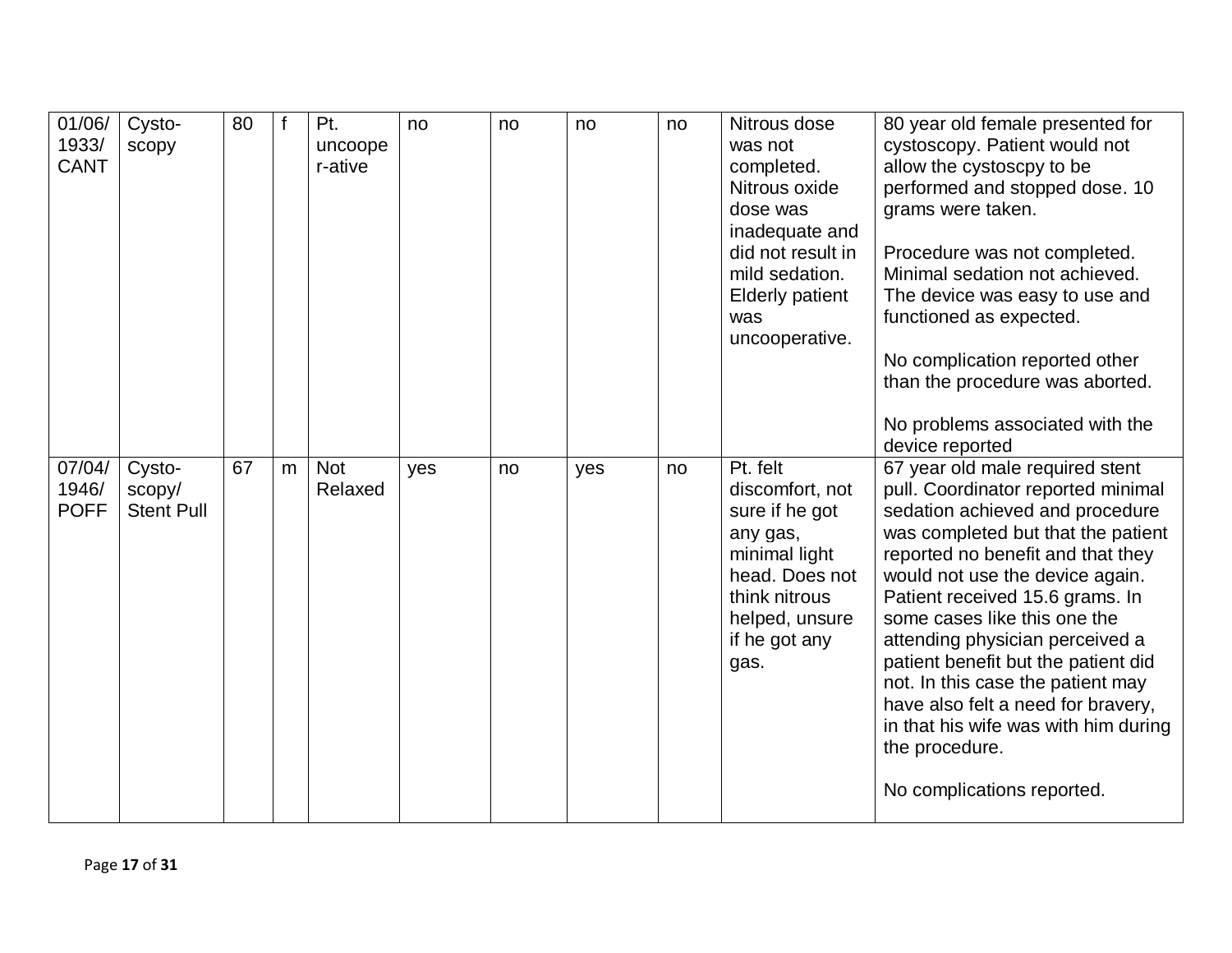|                                |                    |    |   |                           |     |     |     |     |                                                                                                                                  | No problems associated with the<br>device reported                                                                                                                                                                                                                                                                                                                                                 |
|--------------------------------|--------------------|----|---|---------------------------|-----|-----|-----|-----|----------------------------------------------------------------------------------------------------------------------------------|----------------------------------------------------------------------------------------------------------------------------------------------------------------------------------------------------------------------------------------------------------------------------------------------------------------------------------------------------------------------------------------------------|
| 2/12/1<br>946/G<br><b>OME</b>  | Cysto-<br>scopy    | 66 | m | <b>Tense</b>              | yes | no  | yes | no  | Pt. said it did<br>not help at all<br>and the next<br>time he would<br>tough it out and<br>not use the gas                       | 66 years old male required stent<br>pull. 15.9 grams were used.<br>Coordinator reported minimal<br>sedation achieved and procedure<br>was completed but that the patient<br>reported no benefit and that they<br>would not use the device again.<br>No complications reported<br>No problems associated with the<br>device reported                                                                |
| 02/03/<br>1970/<br><b>FLEM</b> | Cysto-<br>scopy    | 43 |   | Tense,<br>very<br>nervous | yes | no  | yes | no  | After two<br>inhalations, pt.<br>asked to stop<br>gas. Made her<br>feel funny, pt.<br>very nervous,<br>not sure if it<br>helped. | 43 year old female required<br>cystoscopy. Only 5.3 grams were<br>used. Coordinator reported<br>minimal sedation achieved and<br>procedure was completed but that<br>the patient reported no benefit and<br>that they would not use the device<br>again.<br>After two inhalation, patient asked<br>to stop gas.<br>No complications reported<br>No problems associated with the<br>device reported |
| 9/18/2<br>008/G<br><b>UZM</b>  | Cavity-<br>Filling | 5  | m |                           | yes | yes | yes | yes | Oxygen<br>saturation<br>dropped to 89%,                                                                                          | Oxygen saturation dropped below<br>90.                                                                                                                                                                                                                                                                                                                                                             |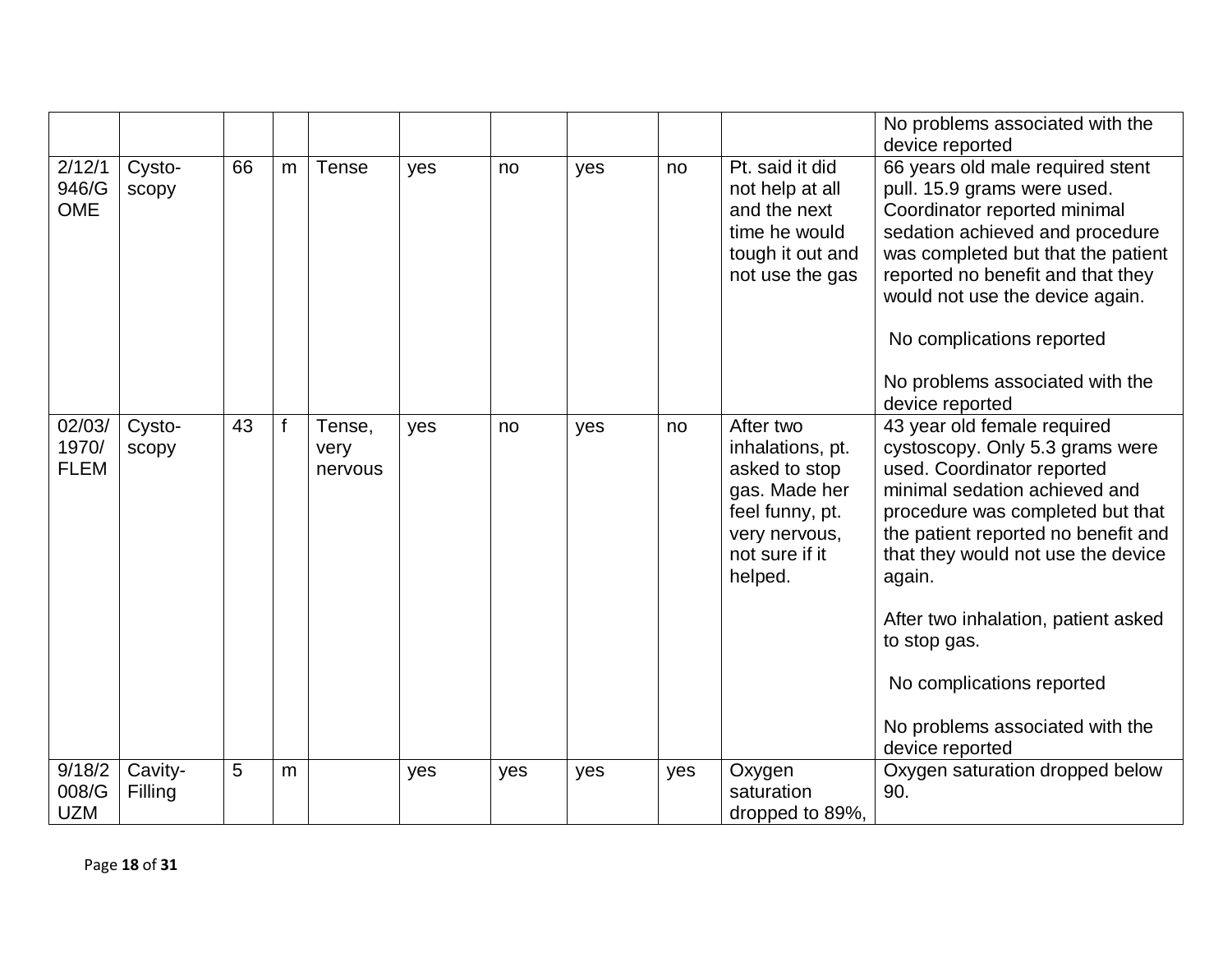|                               |                    |    |   |                         |     |     |     |     | returned to 95%<br>in 5-15 seconds                                            | No problems associated with the<br>device reported<br>Label change on Instructions for<br>Use under children. See instruction<br>for use under dosage.                                                                                                                                                                                                                |
|-------------------------------|--------------------|----|---|-------------------------|-----|-----|-----|-----|-------------------------------------------------------------------------------|-----------------------------------------------------------------------------------------------------------------------------------------------------------------------------------------------------------------------------------------------------------------------------------------------------------------------------------------------------------------------|
| 8/24/2<br>007/H<br>AMB        | Cavity-<br>Filling | 6  | m |                         | yes | yes | yes | yes | Oxygen<br>saturation<br>dropped to 89%,<br>returned to 95%<br>in 5-15 seconds | Oxygen saturation dropped below<br>90.<br>No problems associated with the<br>device reported<br>Label change on Instructions for<br>Use under children. See instruction<br>for use under dosage.                                                                                                                                                                      |
| 01/10/<br>1950/<br><b>MOR</b> | Cysto-<br>scopy    | 47 | F | Somewh<br>at<br>Relaxed | Yes | Yes | Yes | no  | Patient did not<br>think the gas<br>really helped.                            | 47 year old female required a<br>cystoscopy. The patient took 14.5<br>grams of gas. Coordinator stated<br>on form minimal sedation<br>achieved, there was a benefit from<br>use and the procedure was<br>completed. The patient stated<br>they would not use the device<br>again.<br>No complications reported<br>No problems associated with the<br>device reported. |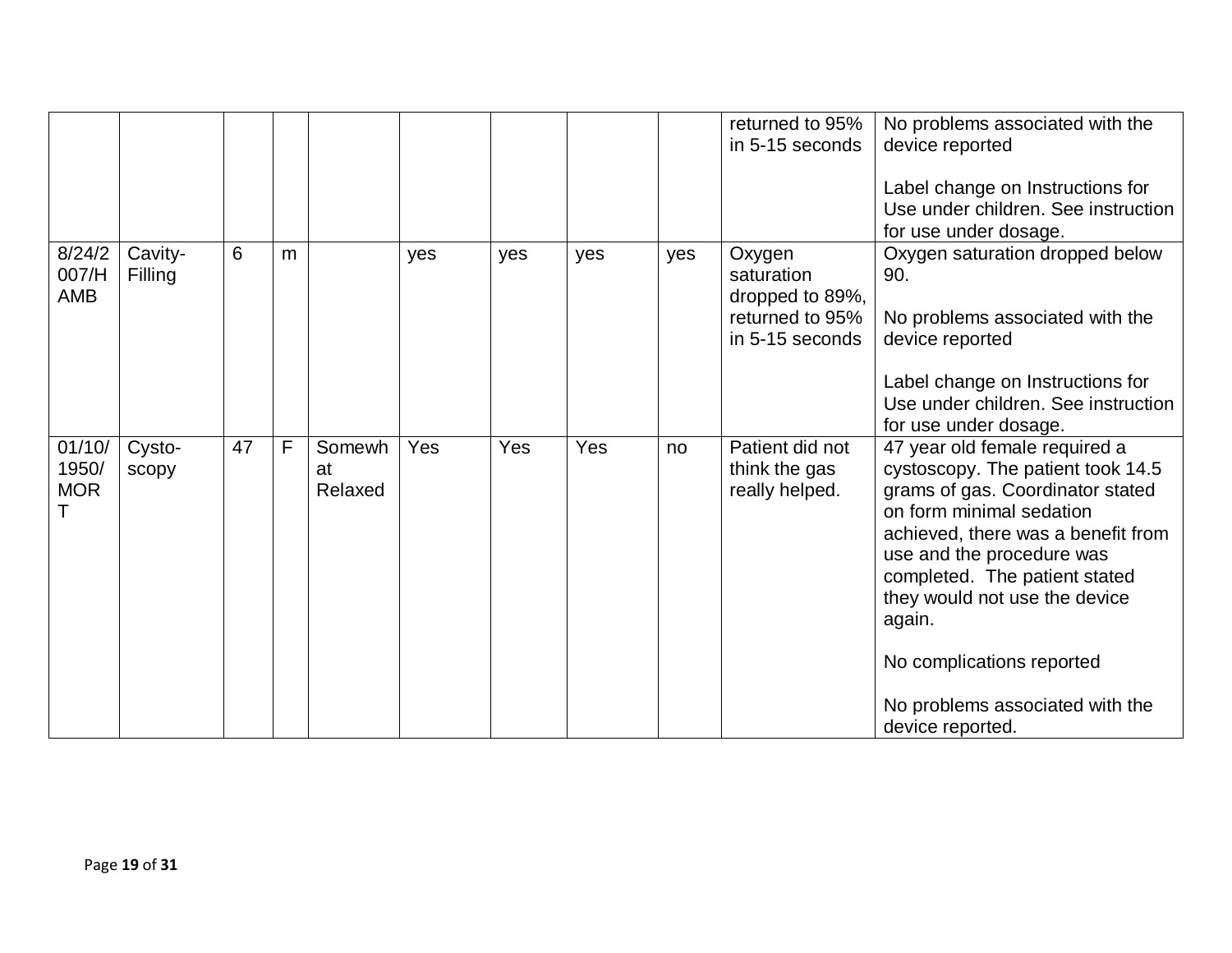#### **Table 7. Two Doses Given**

| 12/02/<br>1980/<br><b>JIME</b> | <b>Breast Lift</b><br>(Bilateral)<br>Office     | 32 |   | Relaxed<br>- one<br>dose per<br>breast | yes | yes | yes | yes | <b>Two doses</b><br>taken. This was<br>a prolonged<br>bilateral breast<br>lift performed in<br>the office<br>Patient was very<br>appreciative for<br>the gas. | Two doses taken, one for each<br>breast. This was an interoffice<br>breast reduction performed under<br>local anesthesia. The gas was<br>administrated primarily for the local<br>injections she received, which<br>were numerous.<br>No complications reported. |
|--------------------------------|-------------------------------------------------|----|---|----------------------------------------|-----|-----|-----|-----|---------------------------------------------------------------------------------------------------------------------------------------------------------------|------------------------------------------------------------------------------------------------------------------------------------------------------------------------------------------------------------------------------------------------------------------|
|                                |                                                 |    |   |                                        |     |     |     |     |                                                                                                                                                               | No problems associated with the<br>device reported                                                                                                                                                                                                               |
| 8/03/1<br>958/S<br><b>CHR</b>  | Botox and<br><b>Belly</b><br>button<br>revision | 55 |   | Relaxed<br>- two<br>doses<br>used      | yes | yes | yes | yes | <b>Two doses</b><br>administered<br>during<br>procedures -<br>glad to have the<br>gas                                                                         | Two doses taken one for each<br>procedure. The gas was primarily<br>for the local injections she<br>received.<br>No complications reported.<br>No problems associated with the<br>device reported                                                                |
| 02/26/<br>1979/<br><b>FRIE</b> | Vasectomy                                       | 34 | m | Relaxed,<br>mild<br>discomf<br>ort     | yes | yes | yes | yes | Pt. felt very<br>relaxed, took<br>the edge off of<br>the procedure.<br>Used two<br>doses                                                                      | Two doses where administered,<br>one for each testicle during the<br>most uncomfortable part of the<br>procedure.<br>No complications reported.<br>No problems associated with the<br>device reported                                                            |
| 07/16/<br>1992/                | Colposcop<br>у                                  | 21 | f |                                        | yes | yes | yes | yes | Two doses on<br>this pt                                                                                                                                       | Two doses were given to this<br>patient primarily due to a                                                                                                                                                                                                       |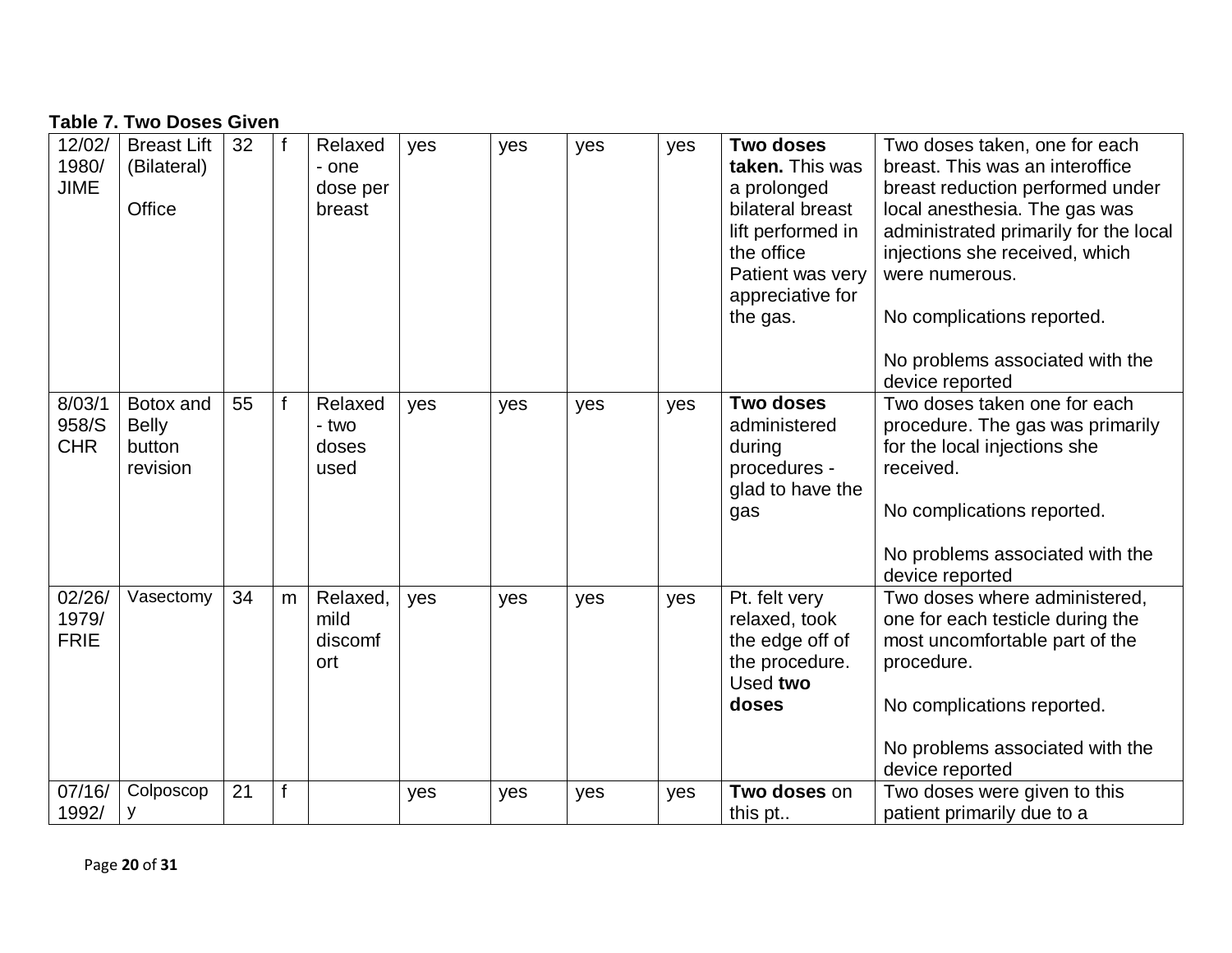| <b>CHAI</b> |  | miscommunication from the nurse.<br>The first was given a little early in<br>her procedure, another was giving<br>during the more sensitive part of<br>the procedure. |
|-------------|--|-----------------------------------------------------------------------------------------------------------------------------------------------------------------------|
|             |  | No complications reported.<br>No problems associated with the<br>device reported                                                                                      |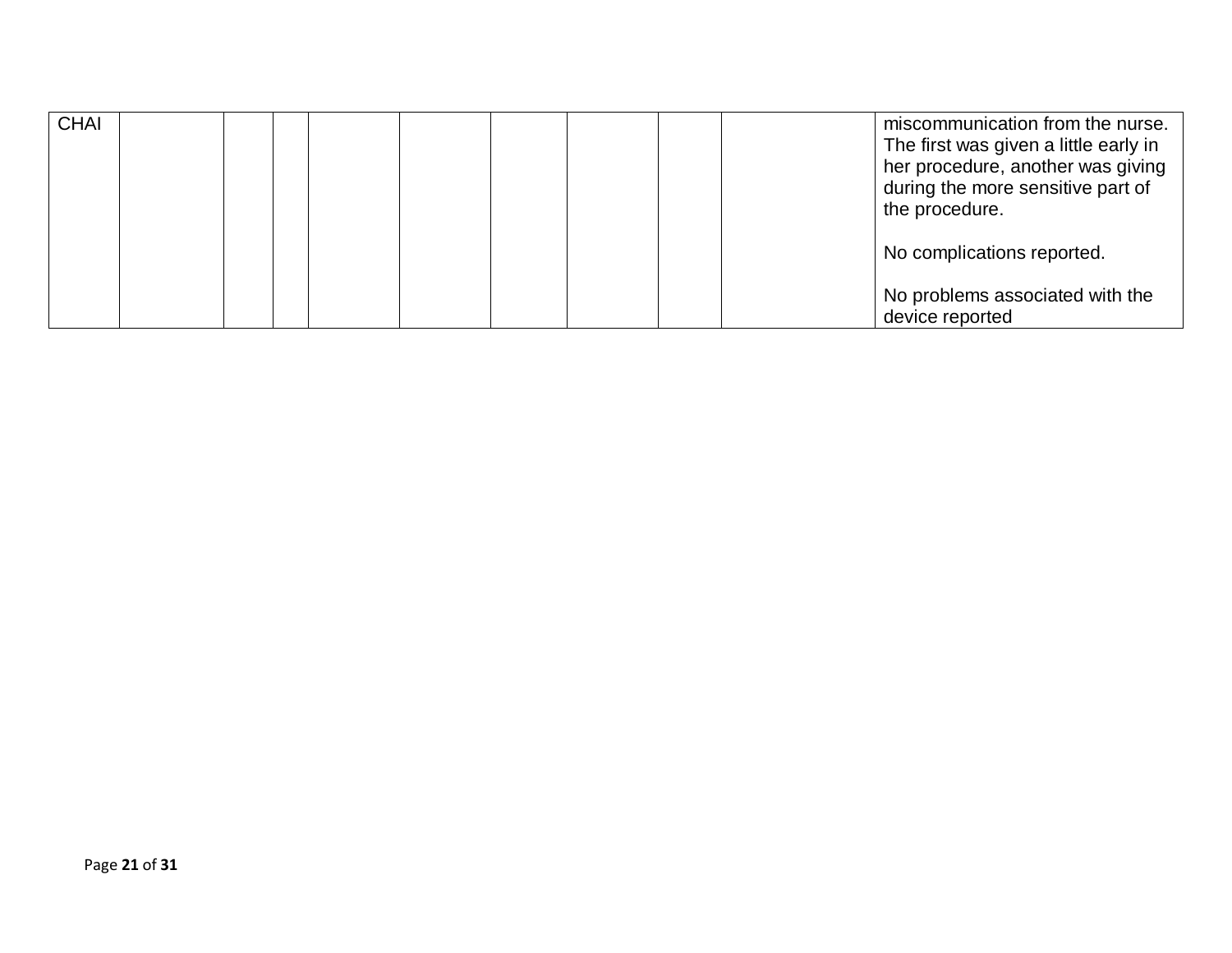#### **RESULTS CONTINUED**

Adverse Events Zero (0) adverse events recorded

Minimal Sedation Achieved 99% of patients experienced minimal sedation.

Received Benefit from Device 92% stated they received a benefit from the device

Use the Device Again 91% of patients stated they would use the device again

Procedures Completed 100% of the procedures that were started were successfully completed.

#### Device Easy to Use

When the health care professionals and researches that were using the device were asked if Hand Held Nitrous® was easy to use, 100% answered in the affirmative.

No problems associated with any part of the device including the inhaler, gas or mouth piece where observed. There were no incidents of ice burn, the gas not leaving the device properly, placing the mouth piece inside the mouth of the patient or the patient covering any of the ambient air holes with their mouth. The lot number on the inhaler and gas cylinders were clearly visible. The safety lock mechanism was never used during the study.

#### Pediatric Observations

Among the pediatric patients, young age and small body sized accounted for considerably higher heart rates and blood pressures when compared to adult patients.

Compared with adults pediatric patients also used considerable less nitrous oxide. The average dose for adults was approximately 12 grams of nitrous oxide while the dose of nitrous oxide used by children averaged 8 grams (p<.0001). Children expressed reaching a minimal level of sedation while using one-third less gas.

#### Researcher and Patient Comments

Researcher notes of patients that underwent urology procedures used the following descriptors and number of occurrences to describe patient reactions to the nitrous oxide gas: not relaxed (3), little dizzy/lightheaded (6), laughed (2), relaxed (32), not relaxed (2), tense/nervous (2), very relaxed (7). Researcher comments for this group of patients include the follow:

- Did very well
- Felt very relaxed, took the edge off of the procedure. Used two devices
- Laughed during the procedure and after the procedure was over
- Was a little dizzy after, said he would not want this procedure without the gas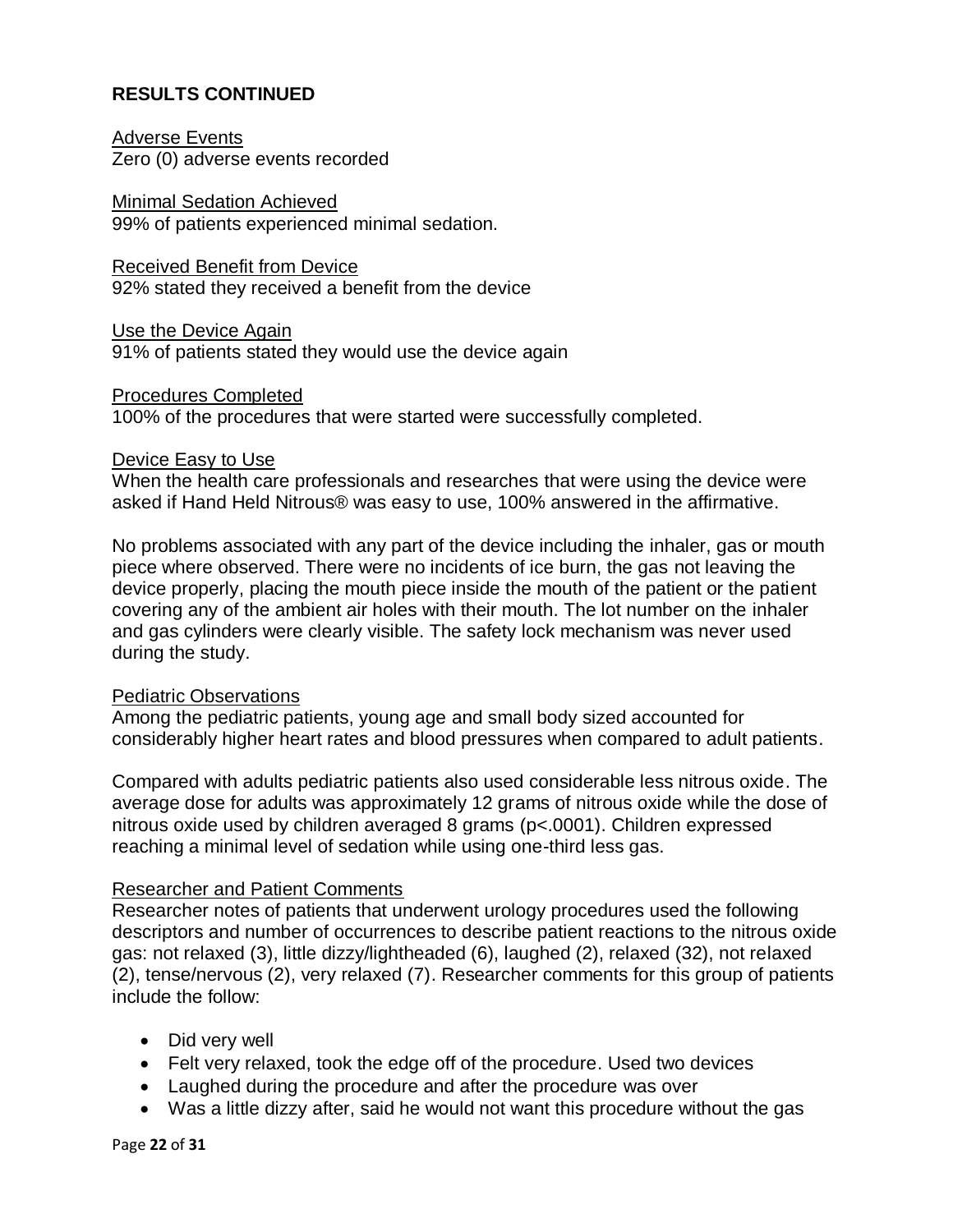- Said he felt more effect from the gas after the procedure was done
- Said he felt out there.
- Said she felt happy, smiled through procedure
- Said he felt like he could take a nap
- Felt a little fuzzy
- Did really well
- Felt like he could go to sleep, slurred speech
- Said it did not help at all and the next time he would tough it out and not use the gas
- Showed signs of not being relaxed during the procedure, tensed up.
- Was not comfortable, states that the procedure was through before he realized it had started
- No discomfort as she expected there would be for this procedure
- Never had this before, felt some pressure no pain, stated procedure did not take as long as expected
- Stated the procedure was easier this time.
- No discomfort she felt very relaxed, laughing after the procedure
- Very relaxed, a little fuzzy
- Stated anyone having this procedure needs gas, said she was less tense after getting gas
- Stated that she was relaxed and felt good.
- After two inhalations, asked to stop gas. Made her feel funny, very nervous, not sure if it helped.
- Stated she had an out there feeling, like she was floating, would want the gas again
- Stated he felt at ease, it took the edge off of the discomfort he thought he would have with the vasectomy.
- Was very tense before the procedure, this eased off the tension, helped take mind off of procedure
- Stated that the gas was some good stuff, very relaxed, ended the procedure smiling
- Felt somewhat dizzy during and before the procedure, felt relaxed and did not have any discomfort
- Felt discomfort, not sure if he got any gas, minimal light head. Does not think nitrous helped.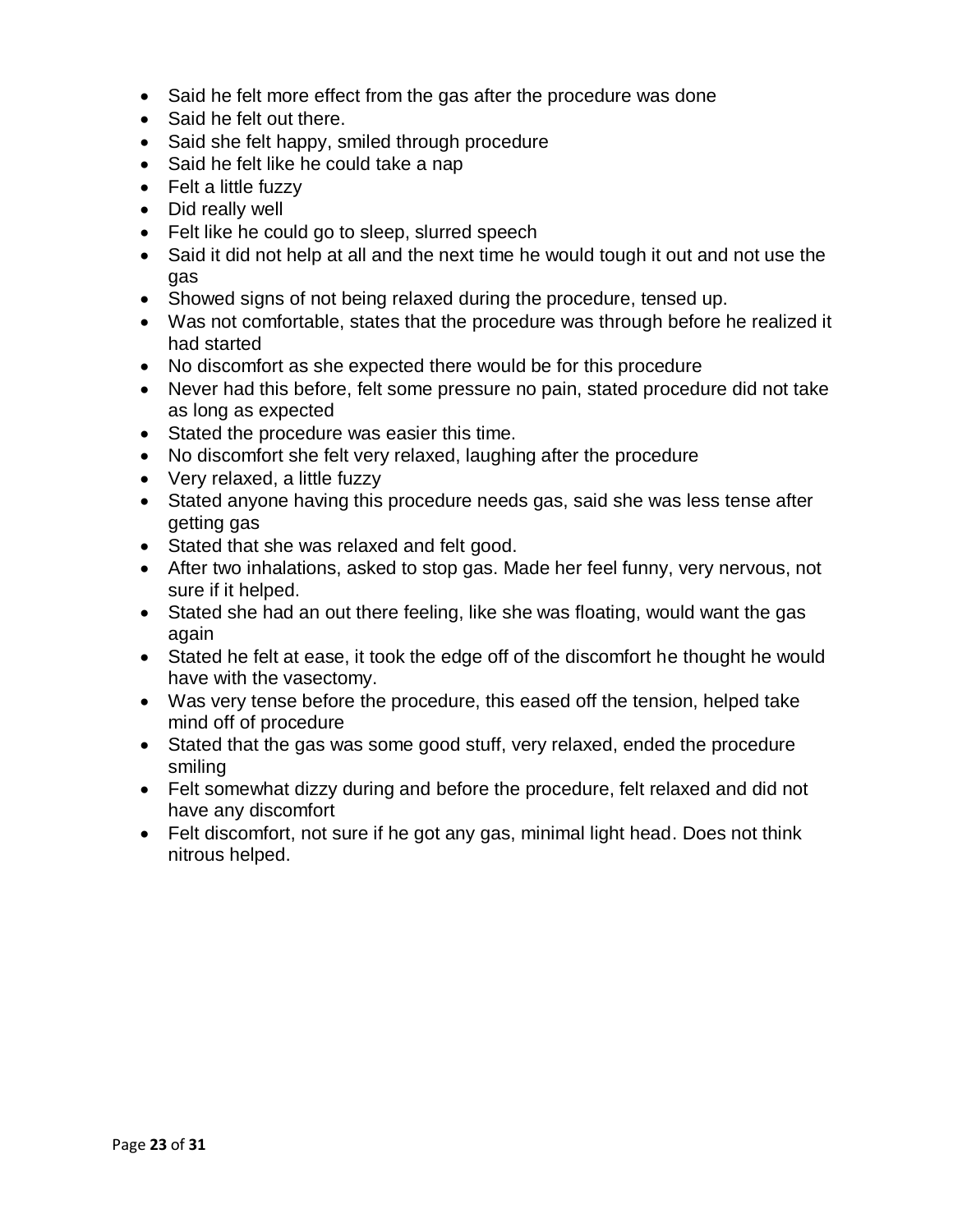#### **DISCUSSION**

Under Section 576 of the Food and Drug Administration Safety and Innovation Act, Nitrous Oxide is a designated medical gas certified (deemed to have in effect an approved application) for analgesia (See Guidance for Industry, Certification Process for Designated Medical Gases, Section 5 of this PMA).

Nitrous oxide should conform to the requirements and standards set forth in the USP monograph entitled "Nitrous Oxide" and all applicable requirements and standards contained in the USP General Notices.

"Analgesia and Sedation" comprise a continuum of stages ranging from minimal sedation through general anesthesia. Practice Guidelines for Sedation and Analgesia by Non-Anesthesiologists. For example moderate sedation/analgesia is defined as "purposefully" to verbal commands and cardiovascular function is "usually" maintained. In response to verbal commands, minimal sedation is "normally" and "unaffected". This clinical study used "minimal sedation" as an endpoint. Minimal sedation is a drug induced state during which patients respond normally to verbal commands, although cognitive function and coordination may be impaired, ventilatory and cardiovascular functions are unaffected.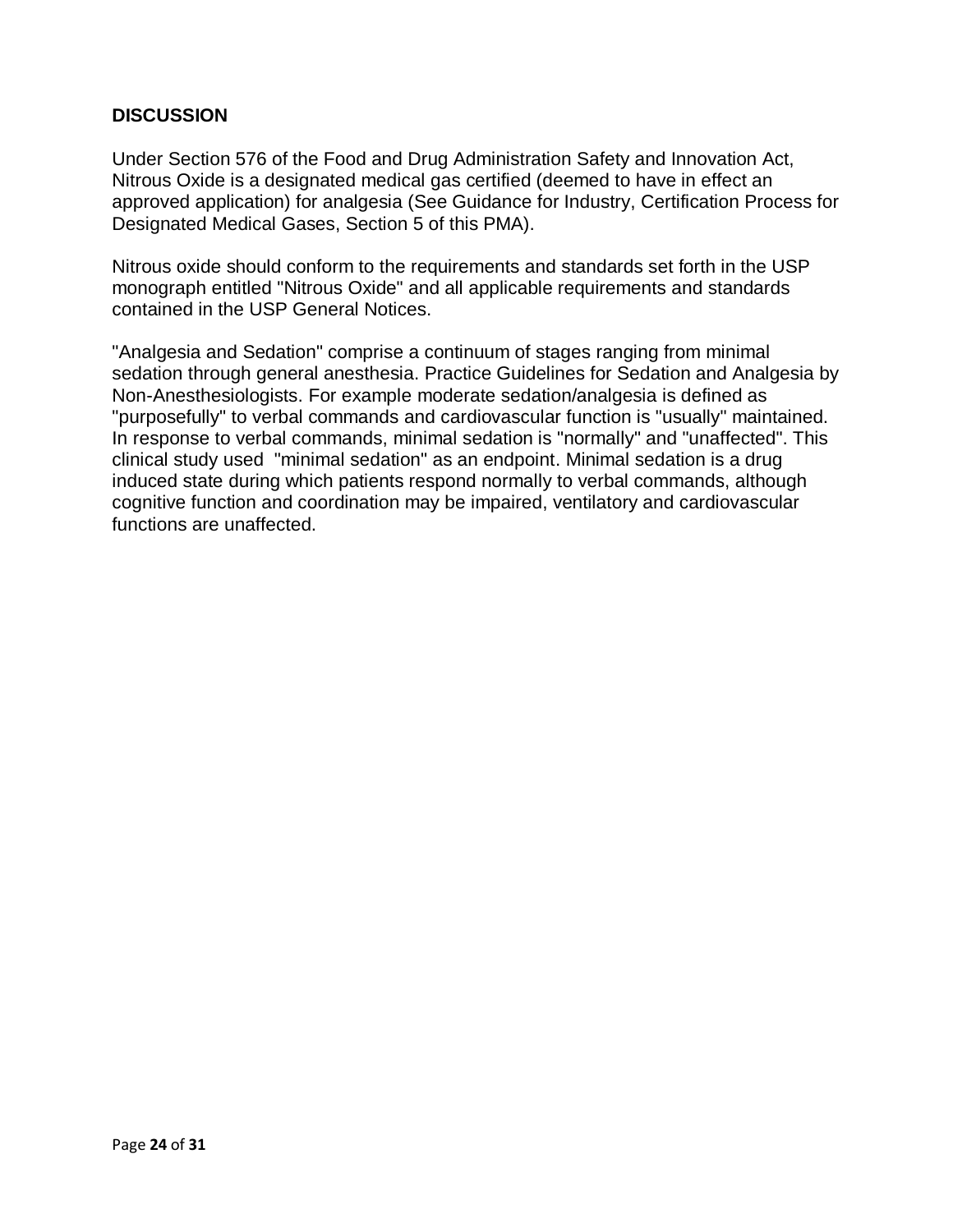#### **EFFICACY**

Using minimal sedation as the outcome measure, this clinical study has demonstrated that the Hand Held Nitrous® device delivers a mixture of nitrous oxide gas and ambient air that produces analgesia in the level of minimal sedation. In all subjects, the lowest level of analgesia reached was minimal sedation. One patient (01/06/1933/CANT) was uncooperative and failed to complete the dose. This patient did not reach minimal sedation.

Each canister of nitrous oxide holds approximately 16 grams of liquid nitrous oxide. Based on pre and post device weight, patients received between 8 and 13 grams of nitrous oxide gas. The effects of the gas lasted for an average time of about 6 minutes.

Among urology patients pre (4.1 SD 2.70) to post (0.90 SD 1.64) pain measures showed a significant reduction (-3.27, p<.0000) across time. Reduced pain sensation is a well-known effect of nitrous oxide.(Zier, 2007) Besides the obvious clinical outcomes, another method to quantify the beneficial effect of the device is to ask patients if they received any benefit from using the device and if they would use the device again. Of the 78 patients, 72 stated that they did receive benefit from using the device and 71 stated that if given the option they would use it again. Though these subjective questions and responses are not the main outcome of the study, they do encapsulate significant information on device efficacy. Feelings of euphoria, light headedness, and pain reduction were substantial enough for patients to state that would use it again if they had to repeat the medical procedure.

This study has shown that like previous studies of analgesia (Becker, 2008), sedation with nitrous oxide gas using the  $^{\circledR}$  device appears to deliver an effective dose of nitrous oxide that produces short-term analgesia or minimal sedation.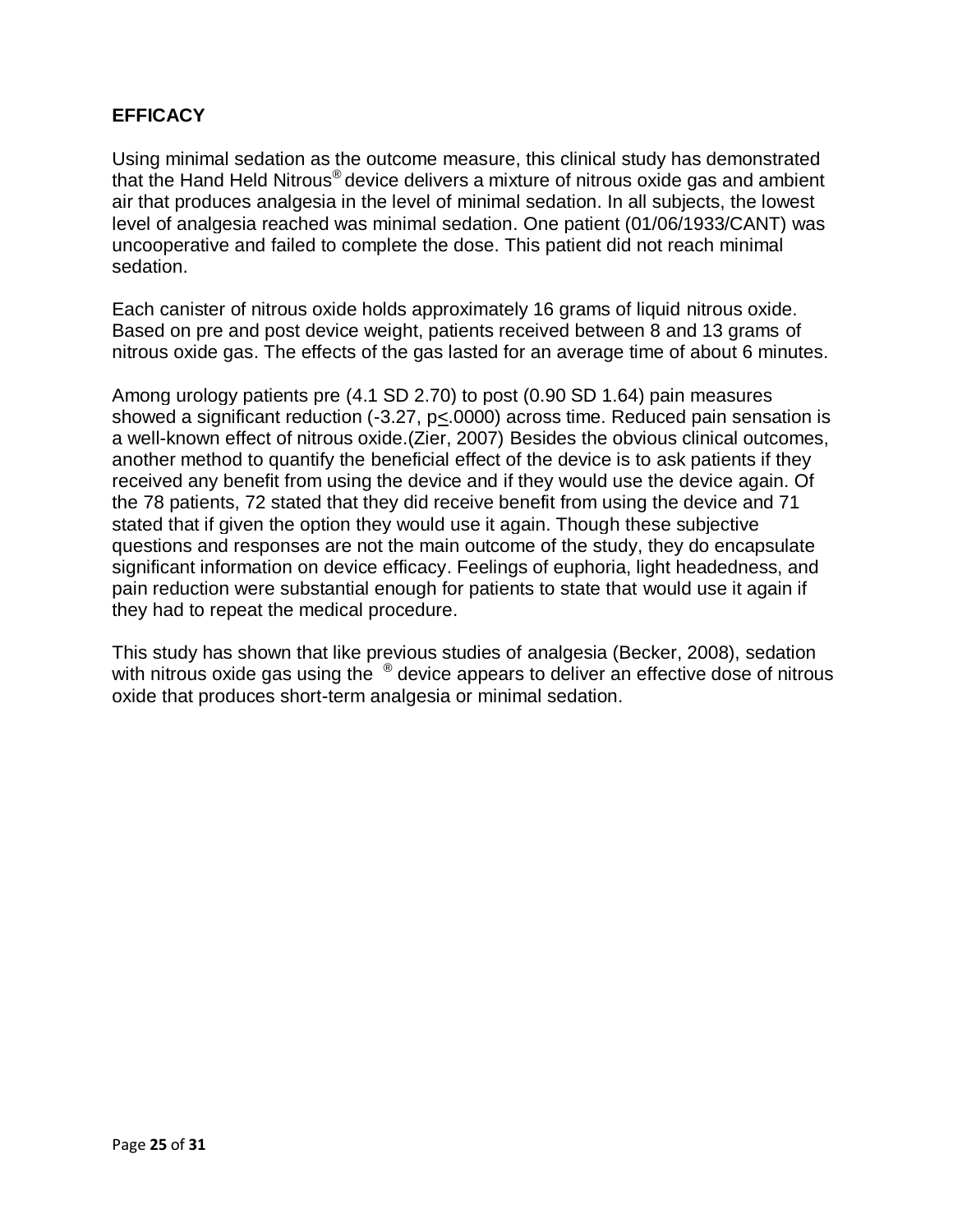#### **SAFETY**

Previously published studies of the effects of nitrous oxide show that complications are shown to occur in less than three percent (3%) of the population. With an  $n = 78$ , this study, using the same known side effects, shows complications to occur in less than .03% (2/78). Known side effects reported in the literature and the incidence of occurrence identified in this study is shown in the Table 4.

The complications identified in this study are two cases of oxygen saturation dropping below 90% for a few seconds. These two cases and all other notable events are documented previously in the comments sections of Tables 6 and 7. These same tables also include specific comments regarding patient safety for each patient case. In this study no adverse events were observed.

Both systolic and diastolic blood pressure increased slightly in patients receiving the gas. There are several possible explanations for the small increases in blood pressure shown. It is possible that the increases could be due to the effects of the nitrous gas, however, there is no published evidence that lists elevated blood pressure as an effect of nitrous oxide inhalation. A more plausible explanation is that the increased pressure is due to the activation of the sympathetic nervous system which is a normal response to a painful medical procedure.

Monitoring of oxygen saturation during each procedure revealed that with the exception of two pediatric patients, hypoxemia does not appear to be a safety issue. Two pediatric patients presented oxygen saturate levels of 89 percent for a few seconds. These cases are discussed in Table 6. The Instructions for Use were modified to reflect that when administering to pediatric patients the both air holes in the mouth piece should be open.

Earlier discussions with FDA reviewers revealed several patient safety concerns. These include the possibility of the device delivering a lethal dose of nitrous oxide and the possibility of patients entering hypoxia because the device mixes nitrous oxide gas with ambient air rather than pure oxygen. These two concerns are addressed more fully in performance tests already supplied to FDA. Based on the pulse oximetry data collected in this study, and in performance tests there is little evidence to suggest that when used correctly the device produces a hypoxic environment in adults or in the pediatric populations (see Clinical Study Results and Data Analysis herein, See Performance Test: Percent N<sub>2</sub>0 Deliver to Patient Using Different Nozzle, Nozzle Cap and Mouth Piece Designs, See also Performance Test: Analysis of  $N_2O$ , Ambient Air  $O_2$  Levels and  $O<sub>2</sub>$  Saturation in Humans).

Reviewers also expressed concern that the cylinders do not use any propriety or standardized DISS/PISS connectors. This concern of the safety of the device is addressed. (see Clinical Study Results and Data Analysis herein, See Performance Test: Percent N<sub>2</sub>0 Deliver to Patient Using Different Nozzle, Nozzle Cap and Mouth Piece Designs, See Performance Test: Analysis of  $N_2O$ , Ambient Air  $O_2$  Levels and  $O_2$ Saturation in Humans, See Design History File).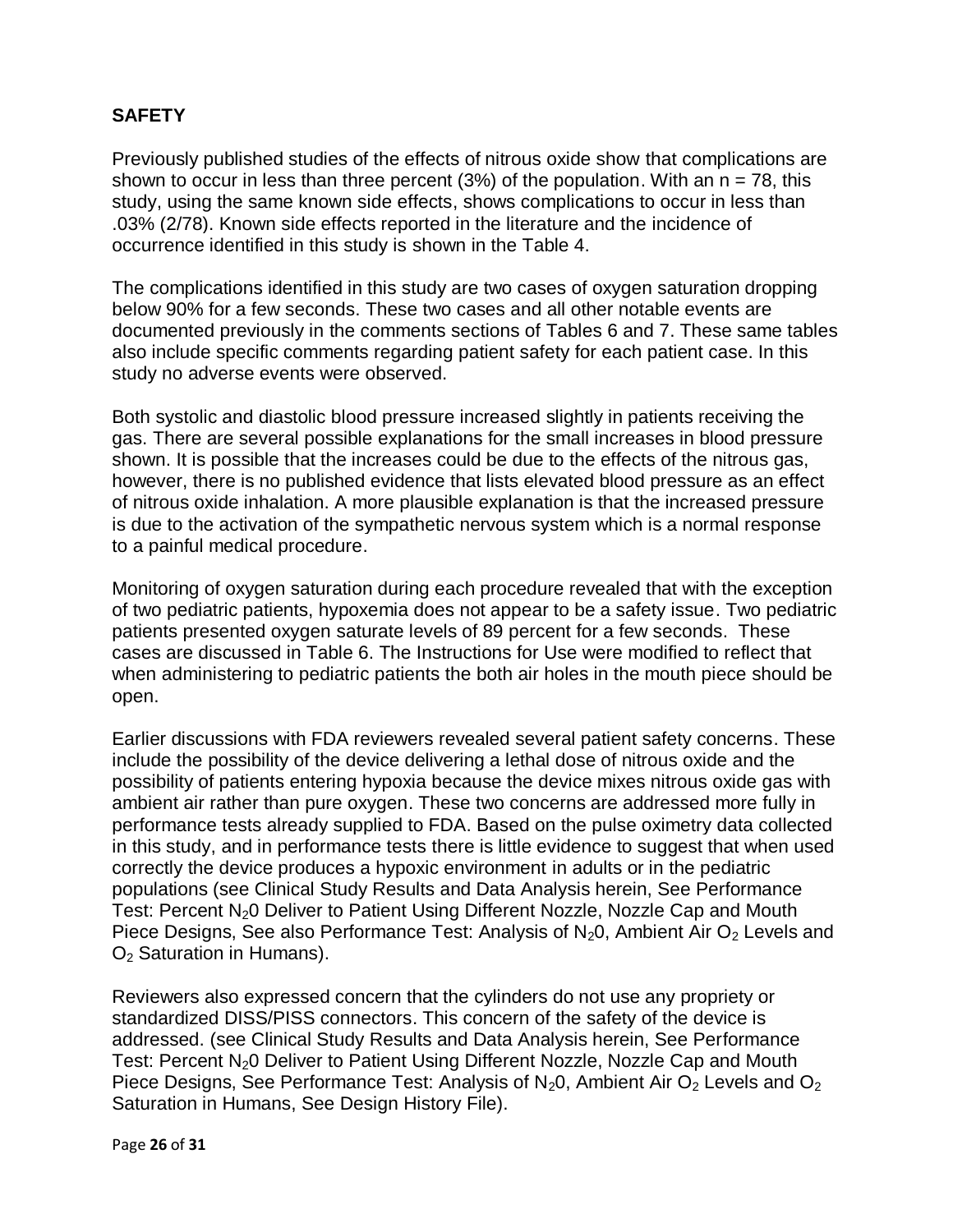Other discussions with FDA reviewers expressed concerns that because the device delivered nitrous oxide gas in an "uncontrolled environment" that the device could potentially deliver a lethal dose of nitrous oxide and/or create hypoxemia. No problems associated with this issue were observed.

Several important facts enhance the safety of Hand Held Nitrous<sup>®</sup>.

First, this device is optional for the patient in that the patient should be asked if they would like nitrous oxide before their procedure, as directed by the health care professional. Under no circumstances is this device designed to create or replace local anesthesia or general anesthesia and nothing should change in the way the procedure is normally performed (See Instructions for Use)

Second, the health care administrator can stop or modify administering the gas at any time should any problems express themselves by releasing the compression switch or, letting up on the compression switch (see Instructions for Use).

Third, the patient can stop inhalation at any time by simply stop inhaling or gently pushing the device away (see Instructions for Use).

Fourth, the gas is delivered over a maximum 120 seconds of inhalation time and is limited to 16 grams.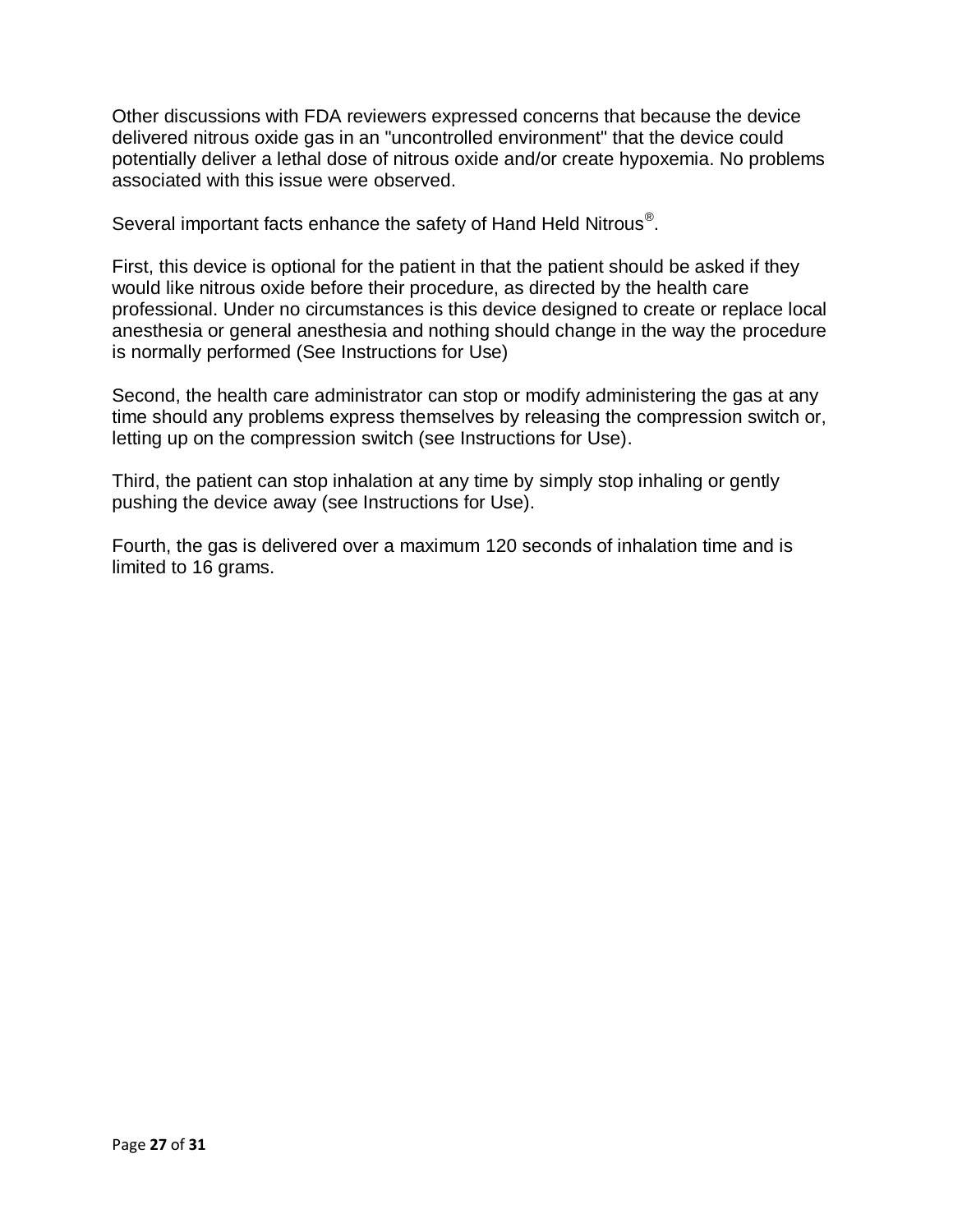#### **RISK-BENEFIT ANAYLSIS**

A variety of factors should be considered when making assessments of the risk-benefit of the device. Nitrous oxide was first used in the dental practice in 1844.(Sneader, 2005) In the past 170 years nitrous oxide has become one of the most commonly used and evaluated analgesics used today. Advances in the way the gas is delivered to the patient have occurred regularly over the past century. However despite its evidence for effectiveness and safety, nitrous oxide is almost exclusively used by the dental industry. Lack of convenience, equipment requirements, and required changes to office design and planning have made it unattractive to physicians. In short, before the invention of the Hand Held Nitrous® device, other than dentists, licensed health care professionals have not had the ability to offer patients analgesia (minimal sedation) with nitrous oxide.

There is no other alternative to Hand Held Nitrous® other than the status quo: "I've been performing cystoscopies for 20 years, why change now?" Numbing gels, local anesthetic, IV medicines (which by itself is painful to perform) compete indirectly. With this device, other health care providers other than dentists (trained in nitrous oxide administration), can provide their patients with a little nitrous oxide for their office procedures and exams.

This clinical study has shown that analgesia (minimal sedation) is reached by 99% of patients who use the device. Its sedative effect is sufficient to provide substantial benefits to patients. Over 92 percent of patients who used the device, even for simple procedures such as cystoscopy, stated that they received a benefit from the device. For some patients pain was significantly reduced while the side effects of the device are rare. Its effects were consistent across genders, age groups and procedures received. Attending health care providers made comments such as:

"I've done this procedure before on that patient. He tolerated it much better with nitrous oxide." and "Usually patients cry with I inject Botox into the lips. There is no crying or crying is greatly reduced when we start the procedure off with a dose of nitrous oxide."

These observations suggest that the device not only has value for patients, but that health care providers recognize the effect of the device as a way to improve the patient/ doctor relationship and improve patient satisfaction. The device has value for both patients and health care providers.

On the risk side of this analysis, the device and the use of the nitrous oxide gas have produced no adverse events and few side effects. This clinical study does not prove that side effects are not possible, but it does suggest that side effects are exceptionally rare. The results of this clinical study agree with other published studies of the use of nitrous oxide that show that when used to produce minimal sedation, nitrous oxide is one of safest analgesics available and that adverse events and complications are rare.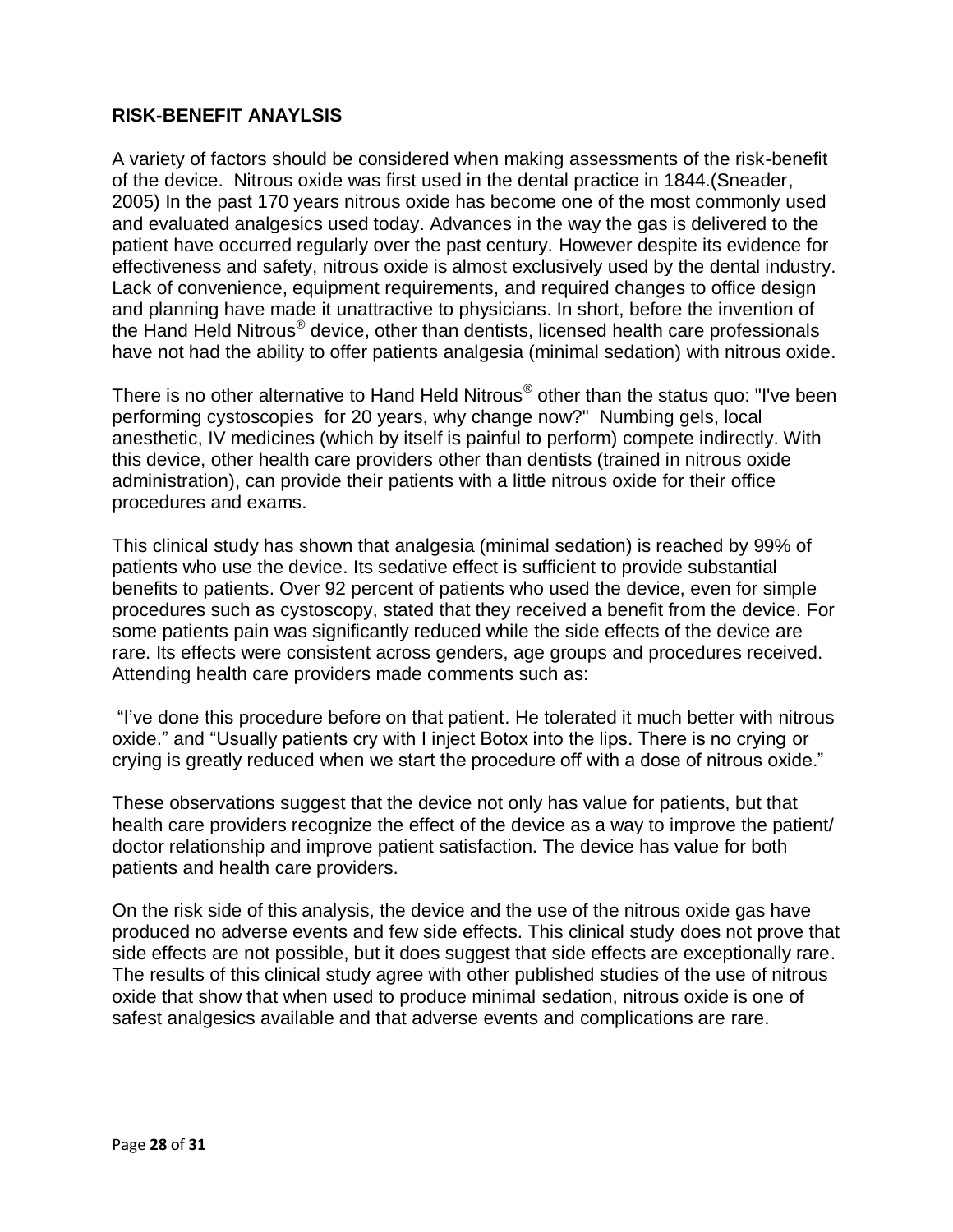#### **LIMITATIONS**

This clinical study has several limitations. The subject size is limited to 78 patients. The device was used across a variety of procedures but could be used for many other procedures not completed as part of this study. Different researchers were used to collect study data at the different research locations. Inter researcher variability could explain some of the variability on recorded data. The study itself was not a randomized, controlled trial. There was no comparison group. In actual use, the device and gas will be administered only by health care professionals without the help of a researcher. This study is the first of its kind to evaluate the Hand Held Nitrous<sup>®</sup> device, but it is not the first to study both the efficacy and safely if nitrous oxide. This device has the privilege of relying on the efficacy and safety findings of nitrous oxide that have been documented in over 140 randomized clinical trials that have been previously published.(Collado, 2007; Onody, 2006; Gall, 2001)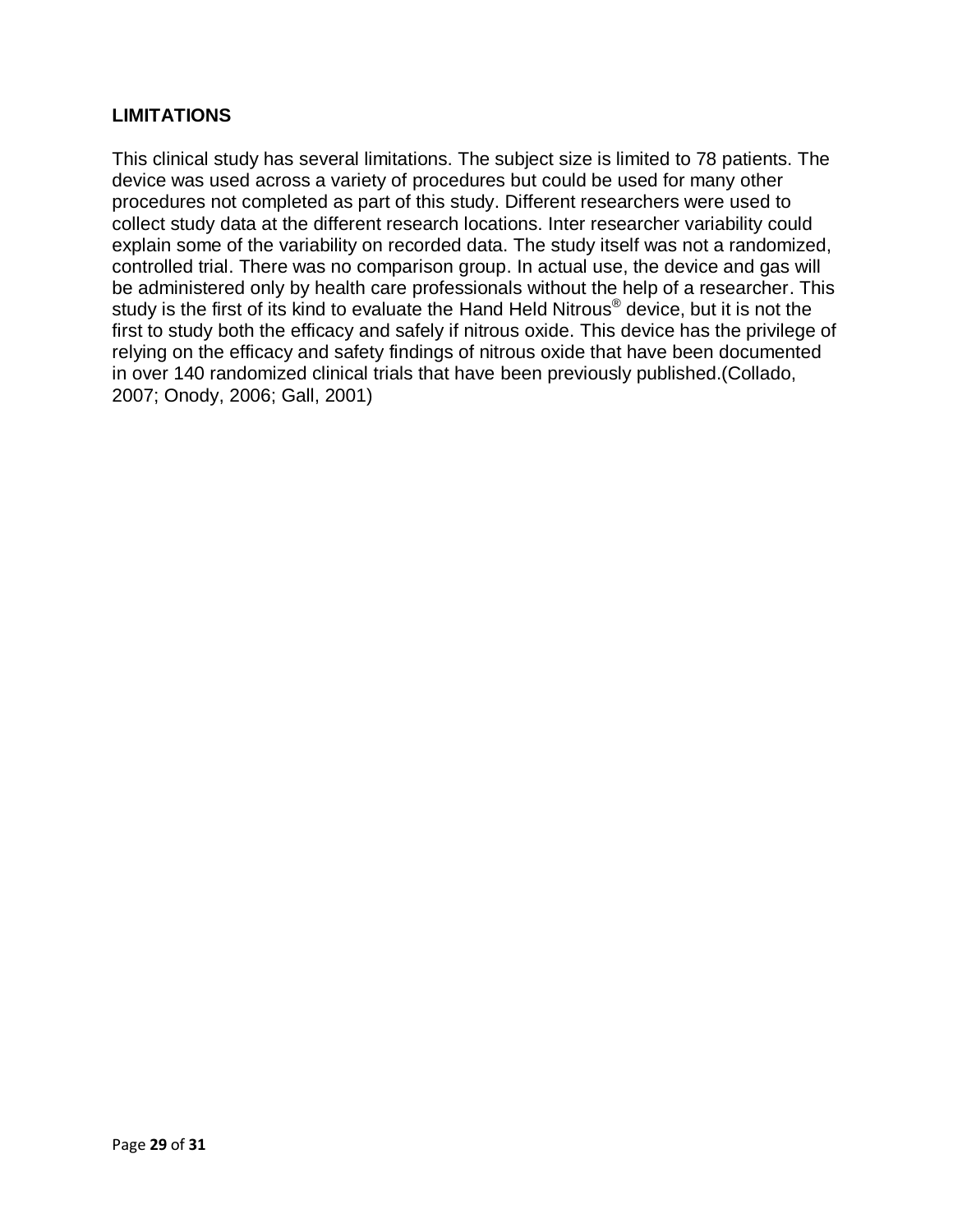#### **CONCLUSIONS**

#### Indications For Use

Hand Held Nitrous® is intended to create short term analgesia (minimal sedation) by delivering a limited 16 grams of nitrous oxide over a total of 120 seconds of inhalation time. The effects last approximately five (5) minutes. Not for use for patients under three years of age or if you are pregnant.

#### Dosage:

Adults: Limit to two doses - pending on level of patient discomfort, plug holes with finger on mouth piece to increase dosage.

Children: Limit to one dose - leave holes open on mouth piece.

Based on the information provided with this clinical study we conclude that Hand Held Nitrous<sup>®</sup> is safe and effective for its intended use and should be down classed to Class II status.

The clinical results presented herein with the additional bench test data, already sent to the FDA CDRH shows that Hand Held Nitrous® is safe and effective for its intended use.

The complications observed in this clinical trial are much less than complications observed in the deliverance of procedural nitrous oxide using nitrous oxide / oxygen delivery devices.

Furthermore we conclude that that the risk associated with Hand Held Nitrous $^{\circledR}$  is less than the risk associated with other nitrous oxide delivery devices already sold under Class II premarket notification requirement.